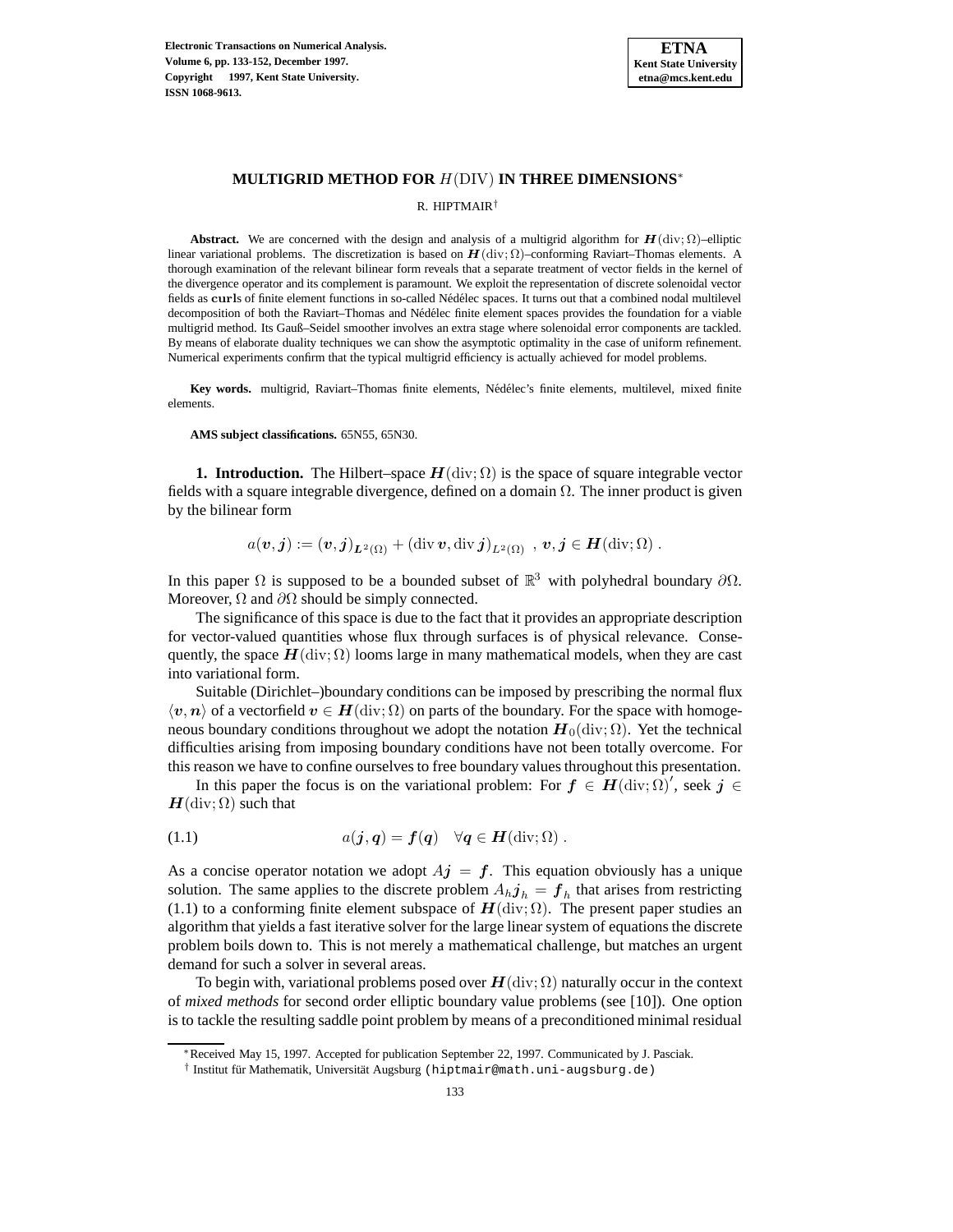algorithm. As pointed out in [3],  $\S7$  and [23], Sect. 3.4, a step in a powerful preconditioning scheme involves the approximate solution of (1.1).

Other ways to treat the mixed saddle point problems also zero in on variational problems similar to  $(1.1)$ . Among them the penalty method (see [20]) and augmented Lagrangian techniques (see [36]) are prominent. In these cases we are generally faced with a bilinear form like

(1.2) 
$$
a_r(\mathbf{v},\mathbf{j}) := (\mathbf{v},\mathbf{j})_{L^2(\Omega)} + r \cdot (\text{div }\mathbf{v},\text{div }\mathbf{j})_{L^2(\Omega)}
$$

over  $H(\text{div}; \Omega)$ , where  $r > 0$  is a parameter which is usually chosen to be fairly large. This raises the issue of how the convergence of the multigrid method is affected by increasing the value of r. Fortunately it turns out to be robust with respect to large r as was shown in [23]. However, for the sake of lucidity, the investigations in this paper will not take into account r.

Furthermore, the variational problem (1.1) is also the key to efficient preconditioners for *first order system least squares* (FOSLS) formulations of second order elliptic boundary values problems. In [12] and [32] a close connection between the  $H(\text{div}; \Omega)$ –norm and the least squares functional has been established. These results revealed that a fast solver for (1.1) can be extremely useful for the treatment of the FOSLS systems of equations. For a more detailed discussion the reader is referred to  $\S7$  of [3].

Eventually, apart from second order problems, (1.1) emerges in the numerical treatment of the incompressible Navier–Stokes equations, as well. The so-called sequential regularization method (cf.  $[26]$ ) requires the solution of a discrete equation of the form  $(1.1)$  in each timestep.

Our ultimate goal is to devise an efficient multigrid method for this discrete problem. In this context the notion of "efficient" implies two essential requirements:

- 1. A single step of the iteration should require a computational effort proportional to the number of unknowns.
- 2. The rate of convergence must be well below 1 and must not deteriorate on very fine finite element meshes

The first criterion is naturally met by a multigrid algorithm that relies on purely local operations. To confirm that the second is satisfied is much harder; to this end we rely on the modern algebraic theory of multilevel methods as outlined in [7, 21, 38]. Its essential message is that we only need to specify a multilevel decomposition of the finite element space used to approximate  $H(\text{div}; \Omega)$ . Then the multigrid algorithm can be recovered as a simple multiplicative Schwarz scheme based on this very decomposition. In addition, two fundamental estimates can completely describe the stability of the decomposition with respect to the energy norm  $\lVert \cdot \rVert_A$  induced by the bilinear form  $a(\cdot, \cdot)$  (which coincides with the natural norm on  $H(\text{div}; \Omega)$ ). The constants occurring in these estimates provide rather comprehensive information on the convergence properties of the multigrid V–cycle iteration. The bulk of this paper will be devoted to determining on what the size of these constants does not depend.

The importance of  $H(\text{div}; \Omega)$ –related problems has prompted vigorous research into efficient multilevel schemes. An early attempt was the construction of a hierarchical basis in the paper [11] by Cai, Goldstein, and Pasciak. In the 2D case, it has been shown by Hoppe and Wohlmuth [25] that this scheme leads to a slightly suboptimal growth  $O(L^2)$  of the condition number of the preconditioned system, where  $L$  is the total number of refinement levels. Surprisingly enough, this behaviour carries over to three dimensions.

An alternative multilevel splitting of a  $H$ (div;  $\Omega$ )–conforming finite element space was proposed by Vassilevski and Wang in [37]. In two dimensions this approach actually achieves uniformly bounded convergence rates independent of the number of levels involved, as has been proved in [24]. Both domain decomposition methods and multigrid schemes for (1.1)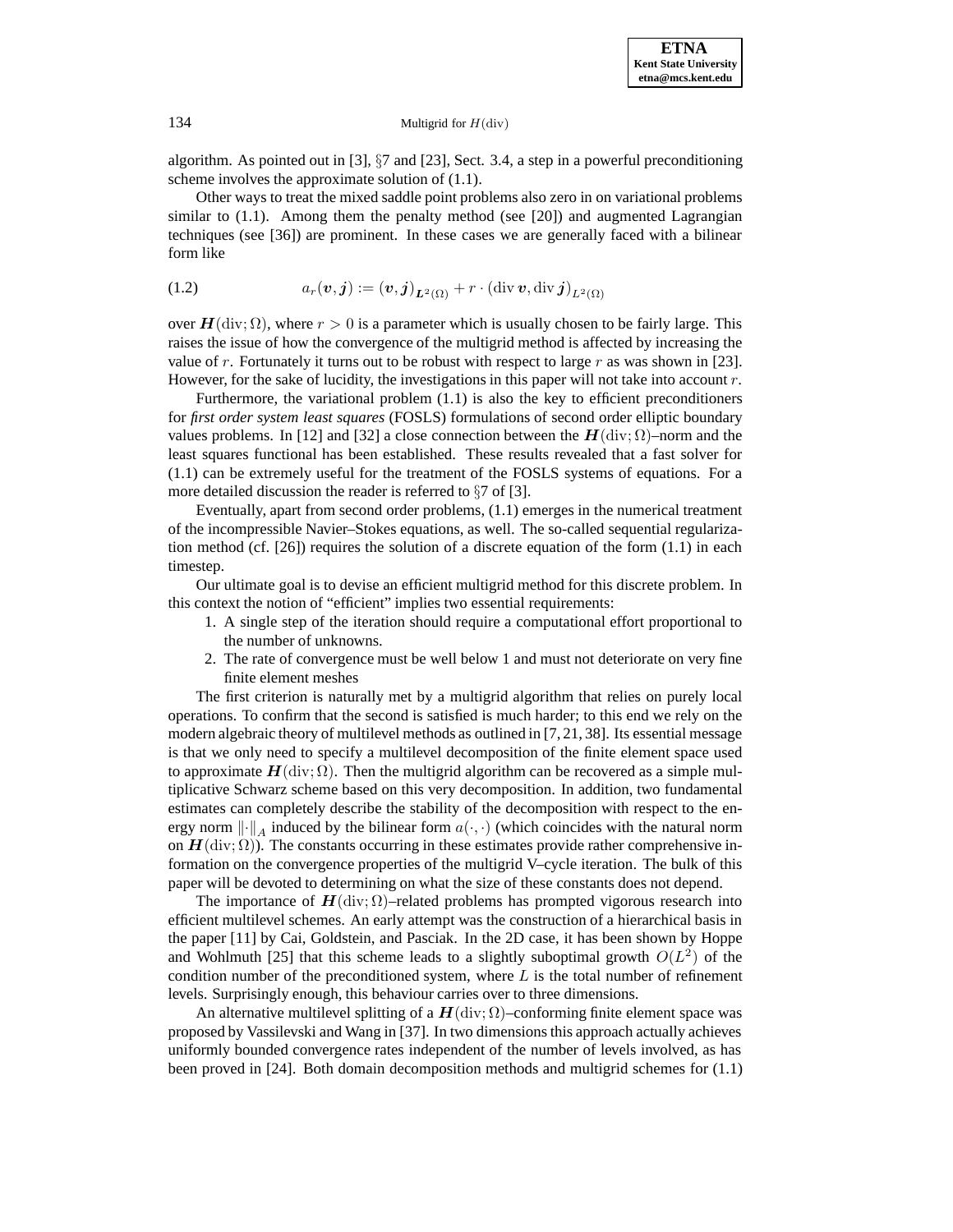Mixed saddle point problems have also been tackled directly with multilevel methods. The schemes presented in [17, 18, 27] are based on the insight that the saddle point problem can be converted into a symmetric, positive definite problem in the subspace of divergencefree vectorfield. Theoretical optimality of the multilevel methods could be established in two dimensions. The same could be shown in [13] for a domain decomposition method in three dimensions which also employs the prior reduction to a solenoidal problem.

The method to be developed in the current paper owes much to the ideas of Vassilevski and Wang [37] and Arnold, Falk, and Winther [3], as far as the central role of *Helmholtz decompositions* is concerned. The term Helmholtz decomposition designates an  $L^2$ –orthogonal splitting of a function space into the kernel of a differential operator (div or **curl**) and its complement. Obviously the kernel of the divergence operator has a decisive impact on the properties of the bilinear form  $a(\cdot, \cdot)$ . By using the Helmholtz decomposition of  $H(\text{div}; \Omega)$ , this can be taken into account.

The principles guiding the design of the multigrid algorithm presented in this paper are basically the same in any dimension. Yet the algorithmic details and the technical devices employed in the proofs in three dimensions significantly differ from those used by the authors mentioned above in the 2D case. Additional complications are due to the different nature of *"vector potential spaces"* in 2D and 3D. Vector potentials provide a representation of solenoidal vector fields. In 2D those can be obtained as rotated gradients of  $H^1$ –functions, whereas in  $\mathbb{R}^3$  the **curl–operator** and the Hilbert space  $H(\text{curl}; \Omega)$  have to be used (see [20], Ch. I). Clearly, the **curl** operator is much more difficult to handle than the gradient. This offers an explanation why rigorous results for the 3D case were long missing.

The plan of the paper is a follows: In the next section we provide a brief description of the finite element spaces used in the construction of the multigrid algorithm. Those are the  $H(\text{div}; \Omega)$ –conforming Raviart–Thomas spaces and  $H(\text{curl}; \Omega)$ –conforming Nédélec spaces. We also summarize their relevant properties and discuss the close relationship between them.

In the third section the multilevel decomposition of the Raviart–Thomas spaces is specified. Prior to that, we try to give a sound motivation of the construction by scrutinising the properties of the bilinear form  $a(\cdot, \cdot)$ . Finally we recall the basic estimates that guarantee an optimal convergence of the multigrid iteration based on the decomposition.

The fourth section examines one of the crucial concept in the design and analysis of the multigrid method, namely *Helmholtz–decompositions*. In the discrete setting we are forced to introduce different kinds of these decompositions and then have to establish several auxiliary estimates linking them.

The fifth section is devoted to proving the central estimate related to the stability of the decomposition with respect to the energy norm. We show uniform stability (w.r.t. the depth of refinement) by means of duality techniques applied to both  $H(\text{div}; \Omega)$  and  $H(\text{curl}; \Omega)$ – conforming finite element spaces.

The sixth section provides the second estimate, a strengthened Cauchy–Schwarz inequality, for the multilevel decomposition. The proof is purely local and adapts techniques invented for standard  $H^1(\Omega)$ –conforming problems.

In the next to last section we discuss the implementation of the scheme in a standard multigrid fashion and explain a few algorithmic details.

In the last section we report on numerical experiments which bolster the claim that the multigrid method developed in this paper actually provides a competitive iterative solver for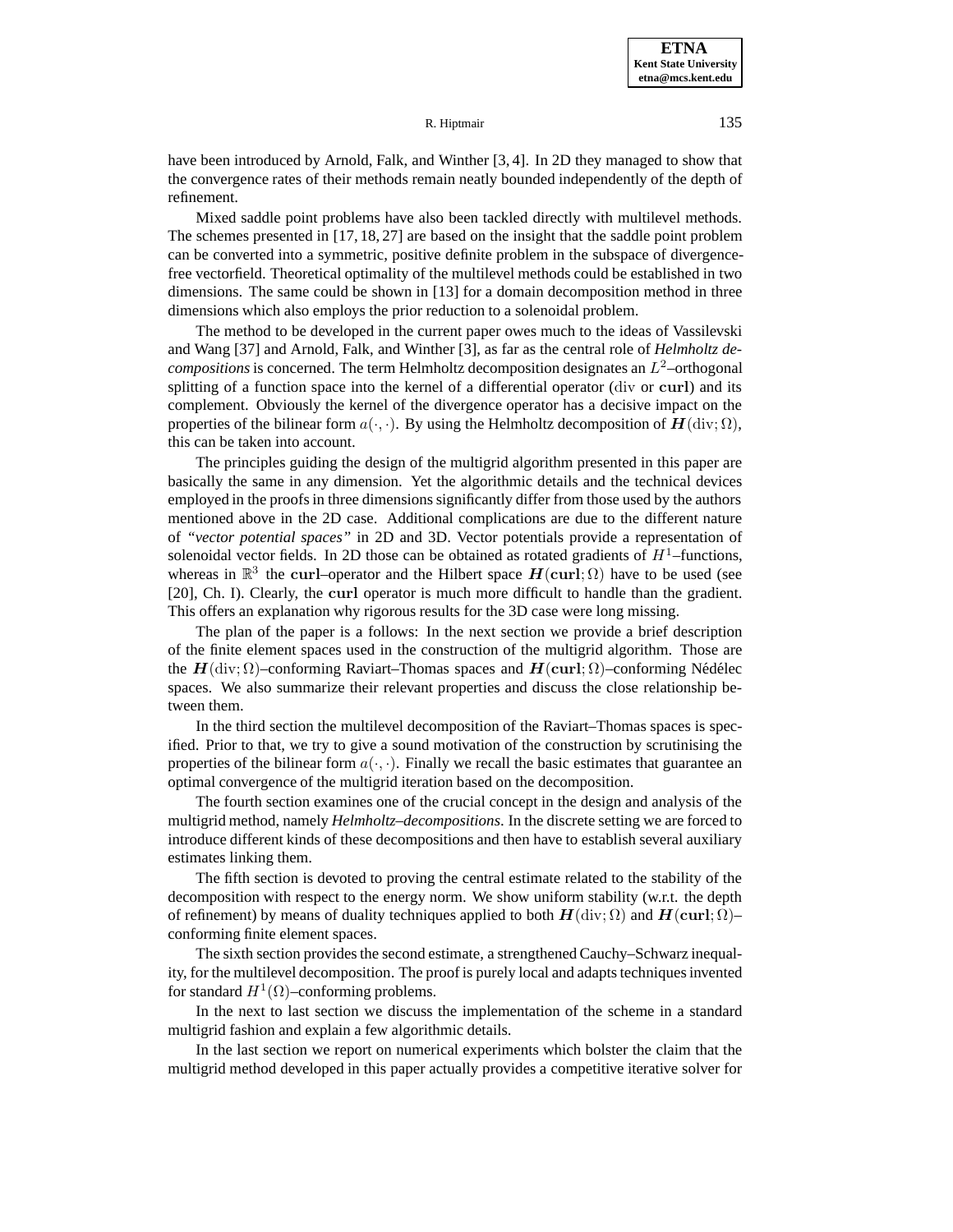discrete  $H$ (div;  $\Omega$ )–elliptic variational problems.

**2. Finite element spaces.** Let  $\mathcal{T}_h := \{T_i\}_i$  denote a quasiuniform simplicial or hexaedral triangulation of  $\Omega$  with meshwidth  $h := \max\{\text{diam } T_i\}$ . We demand that the elements are uniformly shape–regular in the sense of[14]. Based on this mesh we introduce several conforming finite element spaces:

 $\mathcal{S}_d(\mathcal{T}_h) \subset H^1(\Omega)$  stands for the space of continuous finite element functions, piecewise polynomial of degree  $d \in \mathbb{N}$ .  $\mathcal{ND}_d(\mathcal{T}_h) \subset \mathbf{H}(\text{curl}; \Omega)$  designates the so-called Nédélec finite element space of order  $d \in \mathbb{N}$  introduced in [29]. We write  $\mathcal{RT}_d(\mathcal{T}_h) \subset H(\text{div}; \Omega)$ for the Raviart–Thomas finite element space of order  $d \in \mathbb{N}_0$  (see [10, 29, 33]). Finally, the space of discontinuous functions, that are piecewise polynomial of degree  $d \in \mathbb{N}_0$ , is denoted by  $\mathcal{Q}_d(\mathcal{T}_h) \subset L^2(\Omega)$ . Supplemented by a subscript 0 the same notations cover the spaces equipped with homogeneous boundary conditions (in the sense of an appropriate trace operator). In addition,  $\mathcal{Q}_{d,0}(\mathcal{T}_h)$  contains only functions with zero mean value. We hope the reader will not mind our policy to stick with somewhat bulky notations rather than run the risk of ambiguity and confusion.

All finite element spaces are equipped with sets  $\Xi(\mathcal{X}_d, \mathcal{T}_h)$ ,  $\mathcal{X} = \mathcal{S}$ ,  $\mathcal{ND}$ ,  $\mathcal{RT}$ ,  $\mathcal{Q}$ , of *global degrees of freedom* (d.o.f.) which ensure conformity. They can be defined in a canonical fashion so that they remain invariant under the respective canonical transformations of finite element functions. Consequently, all finite element spaces form affine families in the sense of  $[14]$ . We refer to  $[29]$  for a comprehensive exposition. Besides, we impose a p– hierarchical arrangement on the sets of degrees of freedom by requiring that  $\Xi(\mathcal{X}_{d-1}, \mathcal{T}_h)$  is contained in  $\Xi(\mathcal{X}_d, \mathcal{T}_h)$ , and all functionals from  $\Xi(\mathcal{X}_d, \mathcal{T}_h)/\Xi(\mathcal{X}_{d-1}, \mathcal{T}_h)$  have to vanish on  $\mathcal{X}_{d-1}.$ 

Based on the degrees of freedom, sets of *canonical nodal basis functions* can be introduced as bidual bases for  $\Xi(\mathcal{X}_d, \mathcal{T}_h)$ . They are locally supported and form an  $L^2$ -frame: We can find generic constants  $C, \overline{C} > 0$ , independent of the meshwidth h and only depending on d and the shape regularity of  $\mathcal{T}_h$ , such that

(2.1)

$$
\frac{C\|\xi_h\|_{\boldsymbol{L}^2(\Omega)}^2}{C\|v_h\|_{\boldsymbol{L}^2(\Omega)}^2} \leq \sum_{\kappa} \kappa(\xi_h)^2 \|\psi_{\kappa}\|_{\boldsymbol{L}^2(\Omega)}^2 \leq \frac{\overline{C}\|\xi_h\|_{\boldsymbol{L}^2(\Omega)}^2}{\overline{C}\|\xi_h\|_{\boldsymbol{L}^2(\Omega)}^2} \quad \forall \xi_h \in \mathcal{N}\mathcal{D}_d(\mathcal{T}_h) \n\frac{C\|v_h\|_{\boldsymbol{L}^2(\Omega)}^2}{C\|v_h\|_{\boldsymbol{L}^2(\Omega)}^2} \quad \forall v_h \in \mathcal{RT}_d(\mathcal{T}_h) ,
$$

where  $\kappa$  runs through all degrees of freedom of the respective finite element space and  $\psi_{\kappa}$  stands for the canonical basis function of  $\mathcal{ND}_d(\mathcal{T}_h)$  belonging to the d.o.f.  $\kappa \in$  $\Xi(\mathcal{ND}_d, \mathcal{T}_h)$ ,  $j_k$  for the basis function in  $\mathcal{RT}_d(\mathcal{T}_h)$  associated with  $\kappa \in \Xi(\mathcal{RT}_d, \mathcal{T}_h)$ . Moreover, following a popular convention, a capital  $C$  will be used as a generic constant. Its value can vary between different occurrences, but we will always specify what it must not depend on.

Now, given the degrees of freedom, for sufficiently smooth functions the nodal projections (nodal interpolation operators)  $\Pi_{\mathcal{I}_h}^{\mathcal{X}_d}$ ,  $\mathcal{X} = \mathcal{S}, \mathcal{ND}, \mathcal{RT}, \mathcal{Q}$  are well defined. The nodal interpolation operators are exceptional in that they satisfy the following *commuting diagram property* [10, 15, 19] (for  $d \in \mathbb{N}_0$ )

$$
\begin{array}{ccc}\nC^{\infty}(\Omega) & \xrightarrow{\mathbf{grad}} & C^{\infty}(\Omega) & \xrightarrow{\textbf{curl}} & C^{\infty}(\Omega) & \xrightarrow{\textbf{div}} & C^{\infty}(\Omega) \\
\downarrow \Pi_{\mathcal{T}_h}^{\mathcal{S}_{d+1}} & \downarrow \Pi_{\mathcal{T}_h}^{\mathcal{N} \mathcal{D}_{d+1}} & \downarrow \Pi_{\mathcal{T}_h}^{\mathcal{R} \mathcal{T}_d} & \downarrow \Pi_{\mathcal{T}_h}^{\mathcal{Q}_d} \\
\mathcal{S}_{d+1}(\mathcal{T}_h) & \xrightarrow{\textbf{grad}} & \mathcal{N} \mathcal{D}_{d+1}(\mathcal{T}_h) & \xrightarrow{\textbf{curl}} & \mathcal{R} \mathcal{T}_d(\mathcal{T}_h) & \xrightarrow{\textbf{div}} & \mathcal{Q}_d(\mathcal{T}_h) \, ,\n\end{array}
$$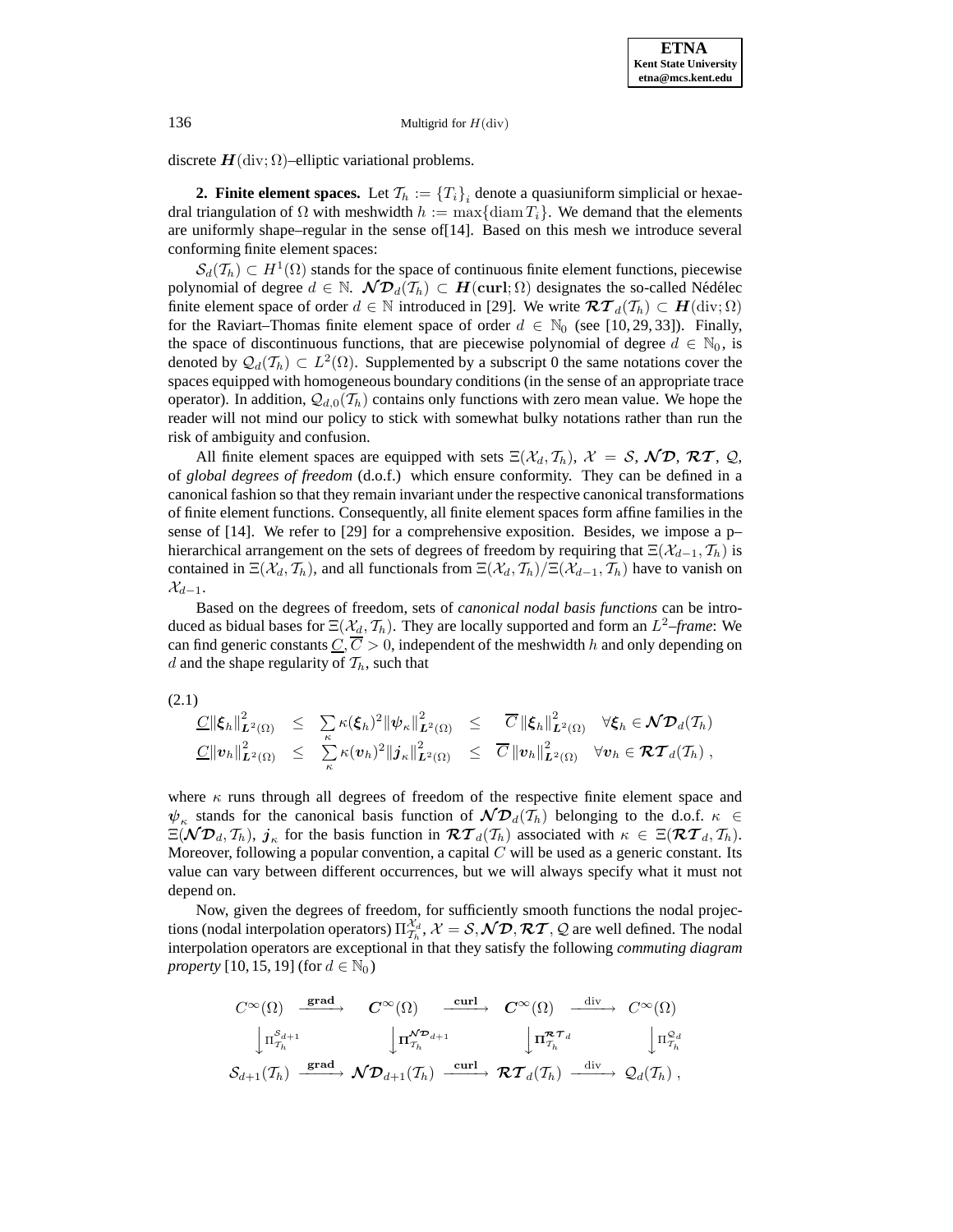**ETNA Kent State University etna@mcs.kent.edu**

#### R. Hiptmair 137

which links nodal projectors and differential operators. The commuting diagram property is the key to the proof of the following *representation theorem*, which shows that essential algebraic properties of the function spaces are preserved in the discrete setting:

THEOREM 2.1 (Discrete potentials). *The following sequences of vector spaces are exact for any*  $d > 0$ *:* 

$$
\{\text{const.}\} \longrightarrow \mathcal{S}_d(\mathcal{T}_h) \stackrel{\text{grad}}{\longrightarrow} \mathcal{ND}_d(\mathcal{T}_h) \stackrel{\text{curl}}{\longrightarrow} \mathcal{RT}_{d-1}(\mathcal{T}_h) \stackrel{\text{div}}{\longrightarrow} \mathcal{Q}_{d-1}(\mathcal{T}_h) \longrightarrow \{0\}
$$
  

$$
\{0\} \stackrel{Id}{\longrightarrow} \mathcal{S}_{d,0}(\mathcal{T}_h) \stackrel{\text{grad}}{\longrightarrow} \mathcal{ND}_{d,0}(\mathcal{T}_h) \stackrel{\text{curl}}{\longrightarrow} \mathcal{RT}_{d-1,0}(\mathcal{T}_h) \stackrel{\text{div}}{\longrightarrow} \mathcal{Q}_{d-1,0}(\mathcal{T}_h) \longrightarrow \{0\}
$$

*Proof.* See [23], Theorem 2.36. □

Another consequence of the commuting diagram property is that p–hierarchical surpluses are preserved when the appropriate differential operator is applied. For Nédélec spaces this reads:

$$
(2.2) \quad \text{curl}\left(\Pi_{\mathcal{T}_h}^{\mathcal{N} \mathcal{D}_{d+1}} - \Pi_{\mathcal{T}_h}^{\mathcal{N} \mathcal{D}_d}\right) \mathcal{N} \mathcal{D}_{d+1}(\mathcal{T}_h) \subset \left(\Pi_{\mathcal{T}_h}^{\mathcal{R} \mathcal{T}_d} - \Pi_{\mathcal{T}_h}^{\mathcal{R} \mathcal{T}_{d-1}}\right) \mathcal{R} \mathcal{T}_d(\mathcal{T}_h) .
$$

An inconvenient trait of the nodal projectors has to be stressed: Except in the case of  $\mathcal{Q}_k$ , they cannot be extended to the respective continuous function spaces. A slightly enhanced smoothness of the argument function is required, which drastically complicates the use of these projectors. Nevertheless, we cannot dispense with them; no other projectors are known that satisfy the commuting diagram property (compare Remark 3.1 in [19]).

To cope with the  $\mathcal{ND}_d$ -projectors' need for smooth arguments, we have to resort to the following approximation property in fractional Sobolev spaces: From a variant of the Bramble–Hilbert lemma ([16], Theorem 6.1) we get for  $d \geq 2$ 

$$
(2.3) \t\t \left\| \boldsymbol{\xi} - \boldsymbol{\Pi}_{\mathcal{T}_h}^{\mathcal{N} \mathcal{D}_d} \boldsymbol{\xi} \right\|_{\boldsymbol{L}^2(\Omega)} \leq C \, h^s \| \boldsymbol{\xi} \|_{\boldsymbol{H}^s(\Omega)} \quad \forall \boldsymbol{\xi} \in \boldsymbol{H}^s(\Omega), 1 < s \leq 2 \;,
$$

with  $C > 0$  only depending on s, d and the shape–regularity of  $\mathcal{T}_h$ . For Raviart-Thomas spaces we can settle for a simpler approximation property (see [10, 29]):

(2.4) 
$$
\left\| \boldsymbol{v} - \boldsymbol{\Pi}_{\mathcal{I}_h}^{\mathcal{R}\mathcal{T}_d} \boldsymbol{v} \right\|_{\boldsymbol{L}^2(\Omega)} \leq C \, h \, |\boldsymbol{v}|_{\boldsymbol{H}^1(\Omega)} \quad \forall \boldsymbol{v} \in \boldsymbol{H}^1(\Omega)
$$

Other important estimates can be obtained via the commuting diagram property (see [29])

$$
(2.5) \qquad \begin{aligned} \left\| \mathbf{curl} \left( \boldsymbol{\xi} - \boldsymbol{\Pi}_{\mathcal{T}_h}^{\mathbf{X} \mathcal{D}_d} \boldsymbol{\xi} \right) \right\|_{\mathbf{L}^2(\Omega)} & \leq & \ C \ h \left| \mathbf{curl} \boldsymbol{\xi} \right|_{\mathbf{H}^1(\Omega)} \ \ \forall \boldsymbol{\xi}; \mathbf{curl} \boldsymbol{\xi} \in \mathbf{H}^1(\Omega) \\ \left\| \mathrm{div} \left( \boldsymbol{v} - \boldsymbol{\Pi}_{\mathcal{T}_h}^{\mathbf{R} \mathbf{T}_d} \boldsymbol{v} \right) \right\|_{\mathbf{L}^2(\Omega)} & \leq & \ C \ h \left| \mathrm{div} \ \boldsymbol{v} \right|_{\mathbf{H}^1(\Omega)} \ \ \forall \boldsymbol{v}; \mathrm{div} \ \boldsymbol{v} \in \mathbf{H}^1(\Omega) \end{aligned}
$$

with  $C > 0$  independent of h.

To steer clear of problems arising from irregularly shaped domains it turns out to be convenient that the following discrete extension theorem holds (see [1]):

THEOREM 2.2 (Discrete extension theorem for  $\mathcal{RT}_0$ ). Let  $\tilde{\Omega} \subset \mathbb{R}^3$  *be a large polyhedron which contains*  $\Omega$  *in its interior. Further,*  $\Omega$  *must allow us to extend the mesh*  $\mathcal{T}_h$  *on*  $\Omega$ to a triangulation T<sub>h</sub> of Ω without a loss of shape regularity or quasiuniformity. Then there are linear continuous extension operators mapping vector fields in  $\mathcal{RT}_{d}(T_h)$  to  $\mathcal{RT}_{d,0}(T_h)$ , *whose norms do not depend on the meshwidth* h*.*

*Proof.* See the proof of Thm. 2.46 in [23] **□**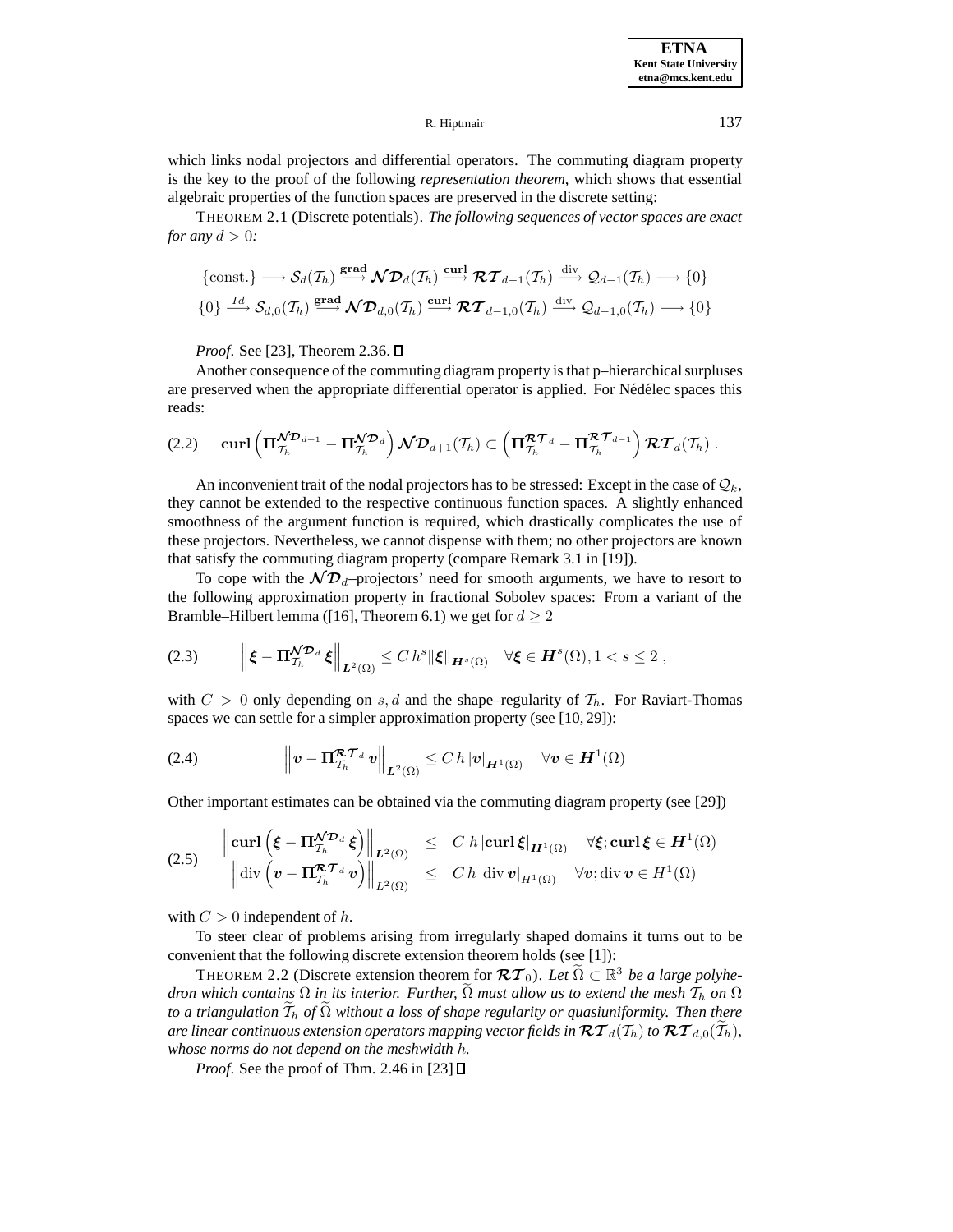**3. Multilevel decomposition.** The performance of standard multilevel schemes for linear discrete variational problems crucially hinges on the "ellipticity" of the bilinear form. Crudely speaking, ellipticity implies that the eigenvalue belonging to an eigenfunction of the associated operator depends only on the "frequency" of the eigenfunction and becomes greater with higher frequency.

Obviously the bilinear form  $a(\cdot, \cdot)$  lacks outright ellipticity. If restricted to the kernel  $\mathcal{N}$ (div) of the divergence operator, it agrees with the  $L^2$ -inner product. In other words, in the subspace  $\mathcal{N}$ (div) no amplification of highly oscillatory functions occurs. Conversely, we may expect a proper elliptic character of  $a(\cdot, \cdot)$  on the L<sup>2</sup>–orthogonal complement  $\mathcal{N}(\text{div})^{\perp}$ , where the  $\left(\text{div}\cdot\text{div}\cdot\right)_{L^2(\Omega)}$ -part prevails. By and large, it is precisely the two components of the Helmholtz decomposition of  $H(\text{div}; \Omega)$  that require a different treatment, reflecting the different character of the problem (1.1) on these components.

To elucidate this further, let us temporarily switch to the entire space  $\mathbb{R}^3$ . Straightforward calculations in the frequency domain bear out the ellipticity on  $\mathcal{N}(\text{div})^{\perp}$ :

$$
a(\boldsymbol{v},\boldsymbol{j}) = (\boldsymbol{v},\boldsymbol{j})_{\boldsymbol{L}^2(\mathbb{R}^3)} + (\nabla \boldsymbol{v}, \nabla \boldsymbol{j})_{\boldsymbol{L}^2(\mathbb{R}^3)} \quad \forall \boldsymbol{v},\boldsymbol{j} \in \boldsymbol{H}(\text{div};\mathbb{R}^3) \cap \mathcal{N}(\text{div})^\perp.
$$

This means that when restricted to  $\mathcal{N}(\text{div})^{\perp}$ , the differential operator grad div associated with A agrees with the Laplacian plus a zero order term. Putting it crudely, we have

(3.1) 
$$
A \approx Id + \Delta \quad \text{on } \mathcal{N}(\text{div})^{\perp} .
$$

To deal with  $\mathcal{N}(\text{div})$  we make use of the representation theorem  $\mathcal{N}(\text{div})$  = **curl** *H*(**curl**; Ω) (Thm. I.3.4 in [20]), which holds due to our special assumptions on  $Ω$ . It furnishes a lifting to a second order operator in potential space. Thus we can formulate the equivalence

$$
a(\cdot,\cdot)_{\vert\mathcal{N}(\mathrm{div})}\Longleftrightarrow(\mathbf{curl}\,\cdot,\mathbf{curl}\,\cdot)_{\boldsymbol{L}^2(\Omega)}
$$

with the right hand side being restricted to a suitable subspace of  $H(\text{curl}; \Omega)$ . Consequently the bilinear form  $(\xi, \eta) \mapsto (\text{curl}\,\xi, \text{curl}\,\eta)_{L^2(\Omega)}$  becomes our next target. In contrast to the 2D case, we confront a large nontrivial kernel  $\mathcal{N}(\mathbf{curl})$ . As before, we use a Helmholtz decomposition to switch to the L<sup>2</sup>–orthogonal complement  $\mathcal{N}(\mathbf{curl})^\perp$  and find that for  $\Omega$  =  $\mathbb{R}^3$ 

$$
(\operatorname{curl} \xi, \operatorname{curl} \eta)_{L^2(\mathbb{R}^3)} = (\nabla \xi, \nabla \eta)_{L^2(\mathbb{R}^3)} \quad \text{ for } \xi, \eta \in H(\operatorname{curl}; \mathbb{R}^3) \cap \mathcal{N}(\operatorname{curl})^{\perp} .
$$

In a terse manner we can write

(3.2) 
$$
\operatorname{curl}^* \circ A \circ \operatorname{curl} = \Delta \quad \text{on } \mathcal{N}(\operatorname{curl})^{\perp}.
$$

This time we do not have to worry about  $\mathcal{N}(\mathbf{curl})$ , since no zero order term is present in potential space. The gist of these considerations is that we can arrive at neat second order elliptic problems by treating the two components of the Helmholtz decomposition separately. It is well known how multilevel methods for such problems should look like (see [21, 30]): they should be based on a *nodal multilevel decomposition* of the finite element space encompassing all basis functions on several levels of refinement. This gives rise, for instance, to the standard V–cycle for the Laplacian discretized in  $S_1$  (see [21]), which doubtlessly gives superb efficiency.

Therefore, (3.1) and (3.2) suggest that we should give similar nodal multilevel decompositions of discrete spaces corresponding to  $\mathcal{N}(\text{div})^{\perp}$  and  $\mathcal{N}(\text{curl})^{\perp}$  a try. As the discussion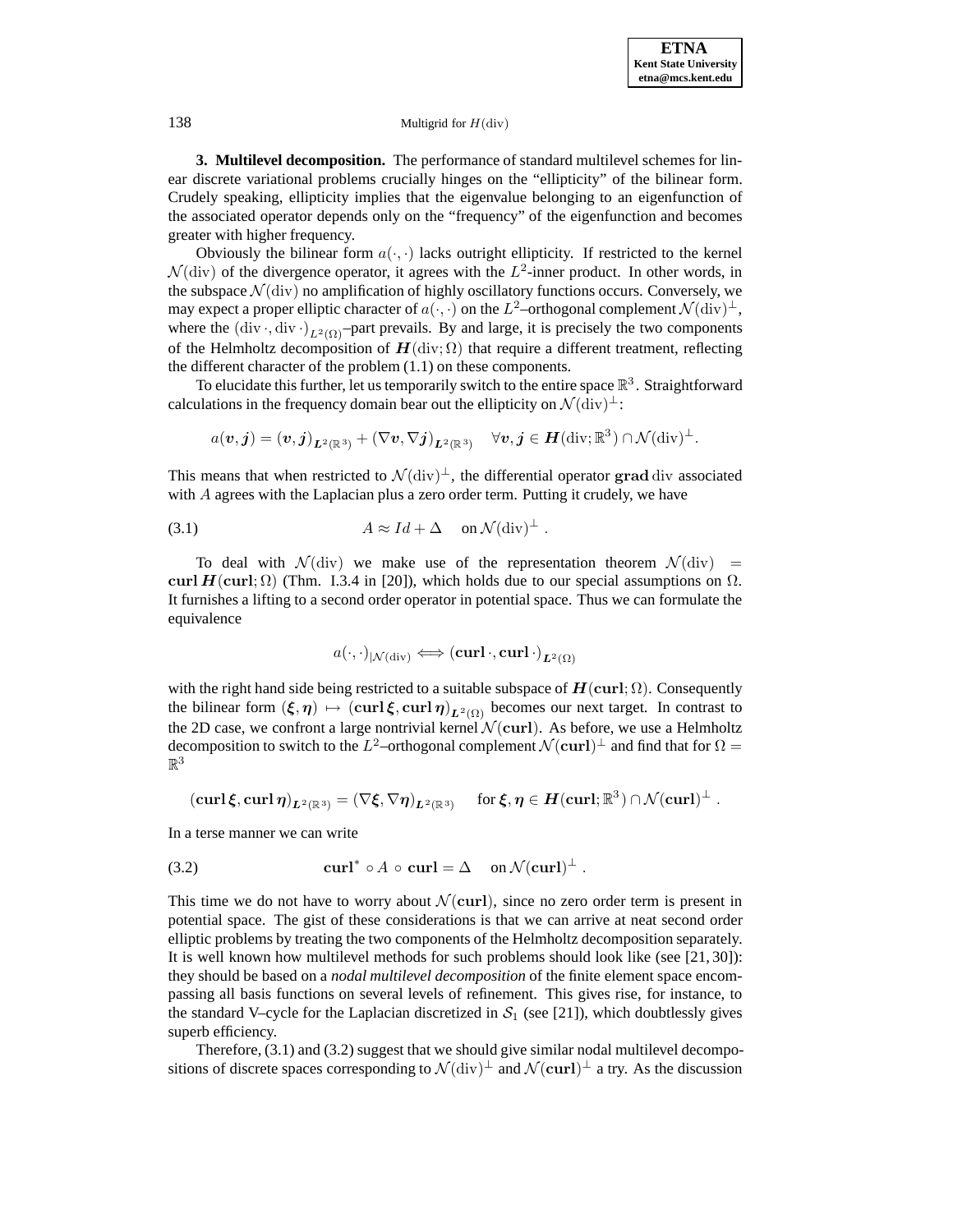in the next section will reveal, no convenient finite element bases are available for any reasonable choice of these spaces. However, keep in mind that we are only interested in an approximate inverse of  $A<sub>h</sub>$ , which is provided by one sweep of the multigrid iteration. So it is acceptable to put up with a splitting that only approximates the exact Helmholtz decomposition. A hint is offered by the estimates

(3.3) 
$$
\|\psi_{\kappa}\|_{L^{2}(\Omega)} \leq C h \|\operatorname{curl} \psi_{\kappa}\|_{L^{2}(\Omega)} \quad \forall \kappa \in \Xi(\mathcal{ND}_{1}, \mathcal{T}_{h})
$$

$$
\|j_{\kappa}\|_{L^{2}(\Omega)} \leq C h \|\operatorname{div} j_{\kappa}\|_{L^{2}(\Omega)} \quad \forall \kappa \in \Xi(\mathcal{RT}_{0}, \mathcal{T}_{h}),
$$

which hold with constants independent of  $h$ . They imply that the nodal basis functions in either space come "close" to being orthogonal to the kernels of the differential operators. Moreover, (3.3) indicates that the basis functions on fine grids actually have an oscillatory character, giving evidence that a nodal multilevel decomposition makes sense.

To fix the setting, we assume that we have a nested sequence of quasiuniform triangulations  $T_l$ ,  $l = 0, \ldots, L$ , of  $\Omega$ , created by regular refinement of an initial mesh  $T_0$  as, for instance, described in [5] for simplicial meshes. Then the meshwidths  $h_l$ ,  $l = 0, \ldots, L$ , can be expected to decrease in geometric progression, usually  $h_l = 2^{-l}h_0$ . Moreover, we will treat only the lowest order case  $\mathcal{RT}_0$  and  $\mathcal{ND}_1$  in the sequel. Nevertheless, we emphasise that the approach can be extended to higher order finite elements in a straightforward fashion.

The concrete multilevel decomposition into mainly one-dimensional subspaces then reads

$$
(3.4)
$$

$$
\boldsymbol{\mathcal{RT}}_0(\mathcal{T}_L) = \boldsymbol{\mathcal{RT}}_0(\mathcal{T}_0) + \sum_{l=1}^L \sum_{\kappa \in \Xi(\boldsymbol{\mathcal{RT}}_0,\mathcal{T}_l)} \text{Span}\left\{\boldsymbol{j}_{\kappa}\right\} + \sum_{l=1}^L \sum_{\kappa \in \Xi(\boldsymbol{\mathcal{NP}}_1,\mathcal{T}_l)} \text{Span}\left\{\text{curl}\,\boldsymbol{\psi}_{\kappa}\right\}.
$$

In a multiplicative Schwarz framework, (3.4) immediately gives rise to a multigrid V–cycle. The discussion of the details of the algorithm will be postponed to Sect. 6.

However convincing the above heuristics, we have to provide a rigorous underpinning for the claim that this decomposition is a sound basis for a fast multigrid method. We have to show that (3.4) guarantees a sufficient decoupling of its components in terms of energy, no matter how big  $L$  might be. According to modern multilevel theory [34, 38, 40], this property can be gauged by means of two estimates: Formally writing  $\{\mathcal{V}_j\}_j$  for the set of subspaces in (3.4), the first, which we chose to label a *stability estimate*, can be stated as

$$
(3.5) \qquad \inf\{\sum_j\|{\bm{v}}_j\|_A^2;\ \sum_j{\bm{v}}_j={\bm{v}},\,{\bm{v}}_j\in \mathcal{V}_j\}\leq C_{\rm stab} \|{\bm{v}}\|_A^2\quad \forall {\bm{v}}\in {\bm{\mathcal{RT}}_0(\mathcal{I}_L)}\ ,
$$

where  $\lVert \cdot \rVert_A$  stands for the "energy–norm" induced by the bilinear form  $a(\cdot, \cdot)$ .

The second is a *strengthened Cauchy–Schwarz inequality* of the form

$$
(3.6) \t a(\boldsymbol{v}_j, \boldsymbol{v}_k) \leq C_{\text{orth}} q^{|k-j|} ||\boldsymbol{v}_j||_A ||\boldsymbol{v}_k||_A \quad \forall \boldsymbol{v}_j \in \mathcal{V}_j, \, \boldsymbol{v}_k \in \mathcal{V}_k,
$$

where  $0 \le q < 1$ . It makes a statement about the *quasi-orthogonality* of the subspaces. From [38], Thm. 4.4, and [40], Thm. 5.1, we have

THEOREM 3.1. *Provided that (3.5) and (3.6) hold, the convergence rate*  $\rho_A$  *of the multigrid V–cycle in the energy norm*  $\lVert \cdot \rVert_A$  *is bounded above by* 

$$
\rho_A \le 1 - \frac{1}{C_{\text{stab}}(1 + \rho_E)^2} \quad \text{with} \quad \rho_E := C_{\text{orth}} \frac{1 + q}{1 - q} \, .
$$

It is now our main objective to prove that the constants in (3.5) and (3.6) do not depend on L, as should be expected from a decent multigrid method.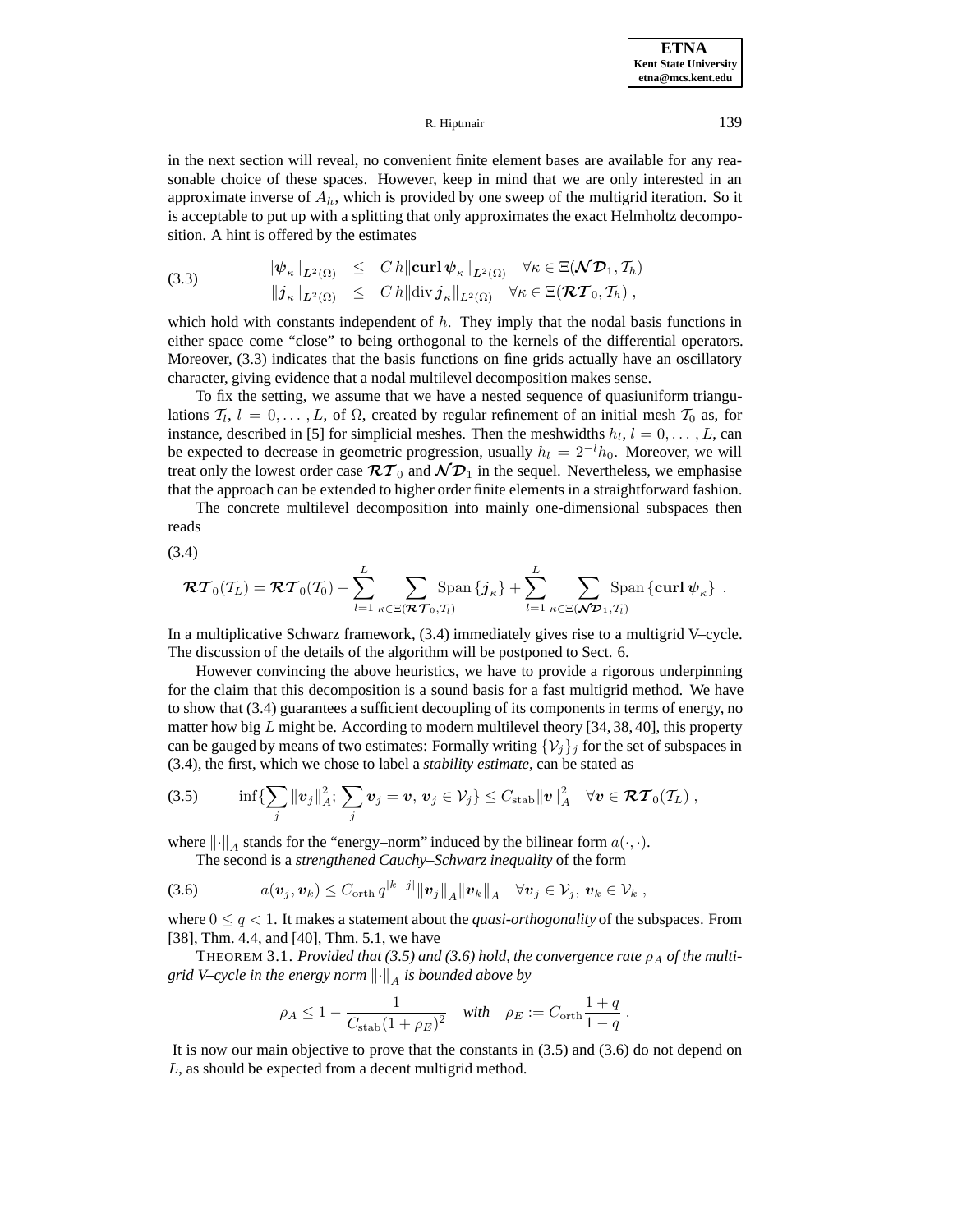**4. Helmholtz decompositions.** The considerations that led us to the multilevel decomposition centred around Helmholtz decompositions of vector fields. They are indispensable for theoretical investigations, but in the finite element setting their usefulness is tainted by the elusive character of some components.

The natural discrete Helmholtz decomposition of a vector field  $v_h \in \mathcal{RT}_{d,0}(\mathcal{T}_h)$  is given by

(4.1) 
$$
v_h = v_h^+ + v_h^0,
$$

where

$$
\boldsymbol{v}_h^0\in\boldsymbol{\mathcal{RT}}^0_{d,0}(\mathcal{T}_h):=\{\boldsymbol{j}_h\in\boldsymbol{\mathcal{RT}}_{d,0}(\mathcal{T}_h):\,\operatorname{div}\boldsymbol{j}_h=0\}
$$

and

$$
\bm{v}_h^+\in\bm{\mathcal{RT}}^+_{d,0}(\mathcal{I}_h):=\{\bm{j}_h\in\bm{\mathcal{RT}}_{d,0}(\mathcal{I}_h): \left(\bm{j}_h,\bm{q}_h^0\right)_{\bm{L}^2(\Omega)}=0\;\forall \bm{q}_h^0\in\bm{\mathcal{RT}}_{d,0}^0(\mathcal{I}_h)\}\;.
$$

Analogously, we have for  $\xi_h \in \mathcal{ND}_d(\mathcal{T}_h)$ :

(4.2) 
$$
\xi_h = \xi_h^+ + \xi_h^0,
$$

with

$$
\boldsymbol{\xi}_h^0\in \boldsymbol{\mathcal{ND}}^0_{d,0}(\mathcal{I}_h):=\{\boldsymbol{\eta}_h\in \boldsymbol{\mathcal{ND}}_{d,0}(\mathcal{I}_h):\,\operatorname{\mathbf{curl}} \boldsymbol{\eta}_h=0\}
$$

and

$$
\boldsymbol{\xi}_h^+\in \boldsymbol{\mathcal{ND}}_{d,0}^+(\mathcal{I}_h):=\{\boldsymbol{\eta}_h\in \boldsymbol{\mathcal{ND}}_{d,0}(\mathcal{I}_h):\ \big(\boldsymbol{\eta}_h,\boldsymbol{\nu}_h^0\big)_{L^2(\Omega)}=0\ \forall \boldsymbol{\nu}_h^0\in \boldsymbol{\mathcal{ND}}_{d,0}^0(\mathcal{I}_h)\}\ .
$$

The spaces  $\mathcal{RT}^+_{d,0}(\mathcal{I}_h)$  and  $\mathcal{ND}^+_{d,0}(\mathcal{I}_h)$  seem to be just the right environments for investigations into the stability of the multilevel decomposition. At second glance, this hope turns out to be premature, since these spaces are not nested, i.e.

$$
\begin{array}{cccl} \mathcal{RT}^+_{d,0}(\mathcal{T}_{j-1}) & \not\subset & \mathcal{RT}^+_{d,0}(\mathcal{T}_{j}) \\ \mathcal{ND}^+_{d,0}(\mathcal{T}_{j-1}) & \not\subset & \mathcal{ND}^+_{d,0}(\mathcal{T}_{j}) \end{array}
$$

nor are they contained in the corresponding continuous function spaces  $\mathcal{N}(\text{div})^{\perp}$  and  $\mathcal{N}(\mathbf{curl})^{\perp}$ . In a sense, they display all awkward properties of nonconforming finite element spaces. Many successful attempts have been made to tackle nonconforming schemes with multigrid [9, 31]. What renders these techniques futile in this case is the lack of a localised basis. After all, the "+-spaces" are not generic finite element spaces!

On the other hand we can regard the finite element functions  $v_h$  and  $\xi_h$  as generic members of the continuous function spaces. As such, they have alternative Helmholtz decompositions:

$$
(4.3) \t\t\t\t\t v_h = v_h^{\perp} + v_h^*
$$

where  $v_h^* \in \mathcal{N}(\text{div})$  and  $v_h^{\perp} \in \mathcal{N}(\text{div})^{\perp}$ , and

*ξ*<sup>h</sup> = *ξ*<sup>⊥</sup> <sup>h</sup> + *ξ*<sup>∗</sup> <sup>h</sup> (4.4)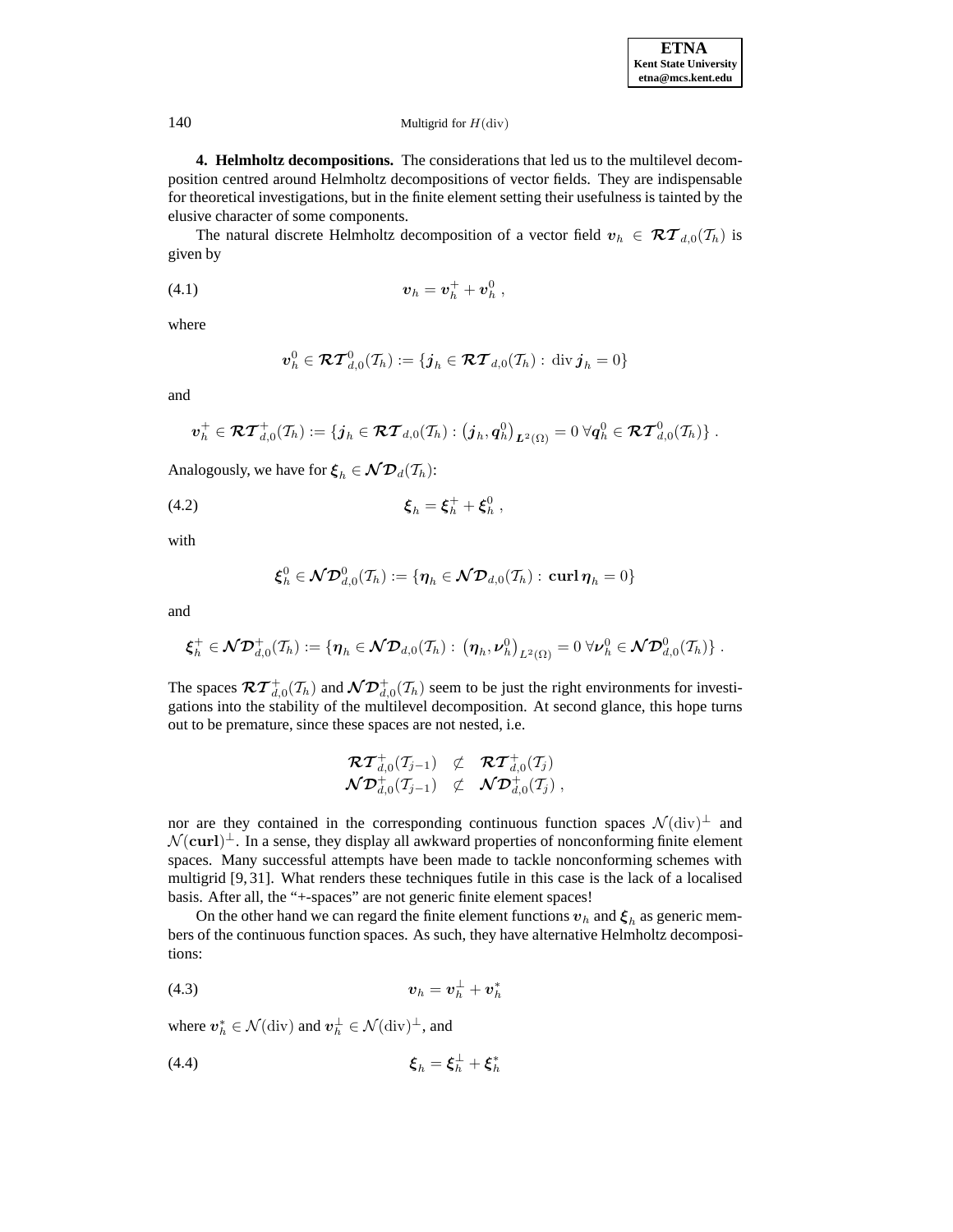| <b>ETNA</b>                  |  |  |  |  |  |
|------------------------------|--|--|--|--|--|
| <b>Kent State University</b> |  |  |  |  |  |
| etna@mcs.kent.edu            |  |  |  |  |  |

with  $\xi^* \in \mathcal{N}(\text{curl})$  and  $\xi_h^{\perp} \in \mathcal{N}(\text{curl})^{\perp}$ . We write  $\mathcal{RT}^{\perp}_{d,0}(\mathcal{I}_h)$  and  $\mathcal{ND}^{\perp}_{d,0}(\mathcal{I}_h)$  for the finite dimensional spaces of all possible  $v_h^{\perp}$  and  $\xi_h^{\perp}$ , respectively. It is easy to see that now all components of the Helmholtz decompositions are perfectly nested, in particular

$$
\begin{array}{rcl}\boldsymbol{\mathcal{R}}\boldsymbol{\mathcal{T}}^{\perp}_{d,0}(T_{j-1})&\subset&\boldsymbol{\mathcal{R}}\boldsymbol{\mathcal{T}}^{\perp}_{d,0}(T_{j})\\\boldsymbol{\mathcal{N}}\boldsymbol{\mathcal{D}}^{\perp}_{d,0}(T_{j-1})&\subset&\boldsymbol{\mathcal{N}}\boldsymbol{\mathcal{D}}^{\perp}_{d,0}(T_{j})\ .\end{array}
$$

Yet, functions from theses spaces are no longer piecewise polynomial, but at least their images under the differential operators are. To see this, note that  $\text{div } v_h^{\perp} = \text{div } v_h$  and  $\text{curl } \xi_h^{\perp} =$ **curl**  $\xi_h$ . This permits us to establish fundamental estimates in the next section. However, since the multilevel decomposition (3.4) is ultimately set in the original finite element spaces, we have to bridge the gap between both types of Helmholtz decompositions.

To this end we have to rely on the following regularity assumptions:

(4.5) 
$$
\begin{array}{rcl}\n\text{div } j & \in & L^2(\Omega) \\
\text{curl } j & = & 0 \\
\langle j, n \rangle & = & 0\n\end{array} \quad \text{in } \Omega \quad \left\{ \begin{array}{rcl}\n\textbf{j} \in H^1(\Omega) \\
\text{div } j \Vert_{H^1(\Omega)} \leq C \Vert \text{div } j \Vert_{L^2(\Omega)}\n\end{array} \right\}
$$

and for some  $0 < \epsilon < 1$ 

(4.6) 
$$
\begin{array}{rcl}\n\textbf{curl}\,\boldsymbol{\xi} & \in & H^{\epsilon}(\Omega) \\
\text{div}\,\boldsymbol{\xi} & = & 0 \\
\boldsymbol{\xi} \times \boldsymbol{n} & = & 0\n\end{array}\n\quad\n\text{in }\Omega\n\end{array}\n\bigg\} \Rightarrow\n\left\{\n\begin{array}{rcl}\n\xi \in H^{1+\epsilon}(\Omega) \\
\|\boldsymbol{\xi}\|_{H^{1+\epsilon}(\Omega)} \leq C \|\textbf{curl}\,\boldsymbol{\xi}\|_{H^{\epsilon}(\Omega)}\n\end{array}.
$$

LEMMA 4.1. *Provided that the regularity assumption (4.5) holds, we can estimate the difference between the non-solenoidal components of both Helmholtz decompositions (4.1) and (4.3) for Raviart–Thomas vector fields by*

$$
\big\|\bm{v}_h^+-\bm{v}_h^{\perp}\big\|_{\bm{L}^2(\Omega)}\leq C\,h\|\text{div}\,\bm{v}_h\|_{L^2(\Omega)}
$$

*with*  $C > 0$  *independent of*  $v_h \in \mathcal{RT}_{0,0}(\mathcal{T}_h)$  *and the meshwidth h.* 

*Proof.* Thanks to the regularity assumption (4.5) we immediately have  $v_h^{\perp} \in H^1(\Omega)$ . Furthermore by (2.4) we get the approximation estimate

$$
\left\|\mathbf{v}_h^{\perp}-\mathbf{\Pi}_{\mathcal{T}_h}^{\mathcal{R}\mathcal{T}_0}\mathbf{v}_h^{\perp}\right\|_{\mathbf{L}^2(\Omega)} \le Ch \left\|\mathbf{v}_j^{\perp}\right\|_{H^1(\Omega)} \le Ch \left\|\text{div}\,\mathbf{v}_h^{\perp}\right\|_{L^2(\Omega)}.
$$

From the commuting diagram property of the nodal interpolation operator we conclude

$$
\mathrm{div}(\pmb{v}_h^+-\pmb{v}_h^\perp)=0\quad\Rightarrow\quad \mathrm{div}\left(\pmb{\Pi}_{\mathcal{T}_h}^{\pmb{\mathcal{RT}}_0}(\pmb{v}_h^+-\pmb{v}_h^\perp)\right)=0\ .
$$

This means  $z_h := \Pi_{\mathcal{T}_h}^{\mathcal{RT}_0} (v_h^+ - v_h^{\perp}) \in \mathcal{RT}_{0,0}^0(\mathcal{T}_h)$  so that by its definition,

$$
(\boldsymbol{v}_h^+, \boldsymbol{z}_h)_{\boldsymbol{L}^2(\Omega)} = 0
$$
 and  $(\boldsymbol{v}_h^+, \boldsymbol{z}_h)_{\boldsymbol{L}^2(\Omega)} = 0$ .

This together with a straightforward application of the Cauchy–Schwarz inequality finishes the proof:

$$
\begin{aligned} \left\|\bm{v}_h^+ - \bm{v}_h^{\perp}\right\|_{\bm{L}^2(\Omega)}^2 &= \left(\bm{v}_h^+ - \bm{v}_h^{\perp}, (\bm{v}_h^{\perp} - \bm{\Pi}_{\mathcal{T}_h}^{\bm{\mathcal{R}}\bm{\mathcal{T}}_0}\bm{v}_h^{\perp}) + (\bm{\Pi}_{\mathcal{T}_h}^{\bm{\mathcal{R}}\bm{\mathcal{T}}_0}(\bm{v}_h^{\perp} - \bm{v}_h^{\perp})\right)_{L^2(\Omega)} \\ &\leq \left\|\bm{v}_h^+ - \bm{v}_h^{\perp}\right\|_{\bm{L}^2(\Omega)} C h \|\mathrm{div}\,\bm{v}_h\|_{L^2(\Omega)}. \end{aligned}
$$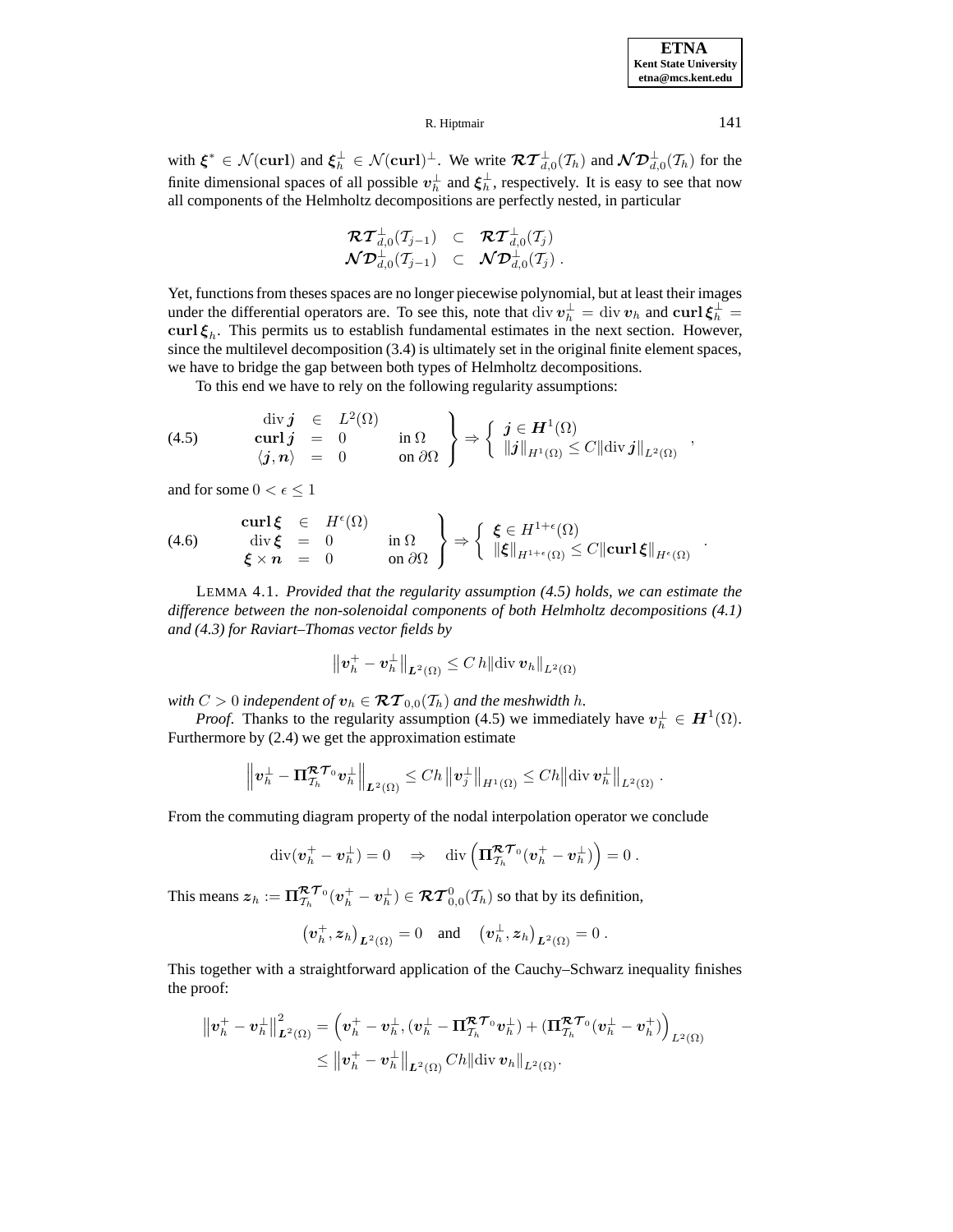# 142 Multigrid for  $H$ (div)

 $\Box$ 

LEMMA 4.2. *Assuming (4.6), we get the following estimate for the components of the Helmholtz decompositions (4.2) and (4.4) of a vector field in 2nd order Nédélec space with* C > 0 *independent of the meshwidth* h*:*

$$
\left\|\boldsymbol{\xi}_h^+ - \boldsymbol{\xi}_h^{\perp}\right\|_{\boldsymbol{L}^2(\Omega)} \le Ch \|\boldsymbol{\operatorname{curl}} \, \boldsymbol{\xi}_h\|_{\boldsymbol{L}^2(\Omega)} \quad \forall \boldsymbol{\xi}_h \in \boldsymbol{\mathcal{ND}}_{2,0}(\mathcal{T}_h).
$$

*Proof.* The proof is similar to that of the previous lemma, slightly compounded by the tighter smoothness requirements of the interpolation operators in Nédélec space.

We start with the trivial observation that  $\text{curl}\,\boldsymbol{\xi}_h^{\perp} = \text{curl}\,\boldsymbol{\xi}_h$  is piecewise polynomial. Now, recall the important fact that any piecewise polynomial function  $f \in L^2(\Omega)$  belongs to  $H^{\varepsilon}(\Omega)$  for all  $0 \leq \varepsilon < 1/2$  and fulfils the inverse estimate

$$
(4.7) \t\t\t\t\t||f||_{H^{\varepsilon}(\Omega)} \leq C(\varepsilon)h_l^{-\varepsilon}||f||_{L^2(\Omega)}
$$

with  $C(\varepsilon)$  independent of f (cf. the appendix of [8]).

We conclude that  $\text{curl } \xi_h^{\perp} \in H^{\varepsilon}(\Omega)$  for some  $\varepsilon \in ]0;1/2[$ . According to (4.6), this means that  $\xi_h^{\perp} \in H^{1+\varepsilon}(\Omega)$  and

$$
\left\|\xi_h^\perp\right\|_{\boldsymbol H^{\varepsilon+1}(\Omega)} \leq C(\varepsilon) \left\|\operatorname{curl} \xi_h^\perp\right\|_{\boldsymbol H^{\varepsilon}(\Omega)},
$$

where we made tacit use of div  $\xi_h^{\perp} = 0$ . This makes sure that the nodal interpolation operator  $\Pi_{\mathcal{T}_h}^{\mathcal{NP}_2}$  is well defined for  $\xi_h^{\perp}$ .

The commuting diagram property again guarantees that the interpolant  $\Pi_{\mathcal{T}_h}^{\mathcal{ND}_2}(\xi_h^+ - \xi_h^{\perp})$ is  ${\bf curl}$ -free. Since  $\xi_h^+$  and  $\xi_h^\perp$  are both  $L^2$ –orthogonal to  $\mathcal{ND}_{2,0}^0(\mathcal{T}_h)$  we get

$$
\Big(\pmb{\xi}_h^+-\pmb{\xi}_h^\perp,\pmb{\Pi}_{\mathcal{T}_h}^{\pmb{\mathcal{N}}\mathcal{D}_2}(\pmb{\xi}_h^+-\pmb{\xi}_h^\perp)\Big)_{\pmb{L}^2(\Omega)}=0\;.
$$

Using the approximation property (2.3) and the inverse estimate (4.7) we confirm

$$
\left\| \boldsymbol{\xi}_h^\perp - \boldsymbol{\Pi}_{\mathcal{T}_h}^{\mathcal{N}\mathcal{D}_2} \boldsymbol{\xi}_h^\perp \right\|_{L^2(\Omega)} \leq C h \|\boldsymbol{\operatorname{curl}}\, \boldsymbol{\xi}_h\|_{L^2(\Omega)}\;.
$$

The final steps of the proof are almost the same as in the previous proof, so that we can skip them here.  $\square$ 

**5. Proof of stability.** In this section we are going to prove that inequality (3.5) holds for the splitting  $(3.4)$ , uniformly in the depth L of refinement. Owing to the discrete extension theorem Thm. 2.2, it suffices to establish the stability of the multilevel decomposition for convex domains only: Since  $\Omega$  is bounded we can find a convex domain  $\Omega$  such that  $\Omega$ , equipped with the coarse mesh  $\mathcal{T}_0$ , and  $\Omega$  satisfy the assumptions of Thm. 2.2.  $\mathcal{T}_0$  denotes the extended mesh on  $\Omega$ . Its regular refinement yields a nested sequence  $\{\mathcal{T}_j\}_{j=0}^L$  of triangulations which match the original meshes on  $\Omega$ .

Then Thm. 2.2 tells us that for any  $v_h \in \mathcal{RT}_0(\mathcal{T}_L)$  there is a  $\widetilde{v}_h \in \mathcal{RT}_{0,0}(\mathcal{T}_L)$  defined on all of  $\Omega$  such that  $\|\tilde{\bm{v}}_h\|_A \leq C\|\bm{v}_h\|_A$ . The constant  $C > 0$  depends only on the domains  $\Omega$ ,  $\Omega$  and the shape regularity of  $\mathcal{T}_0$ .

Provided that the estimate (3.5) is true for  $\Omega$  with a constant independent of L, we first pick a certain splitting of  $\tilde{v}_h$  that satisfies (3.5). Sheer plain restriction of the individual terms of the decomposition to  $\Omega$  will then provide a specimen of a decomposition of  $v_h$  for which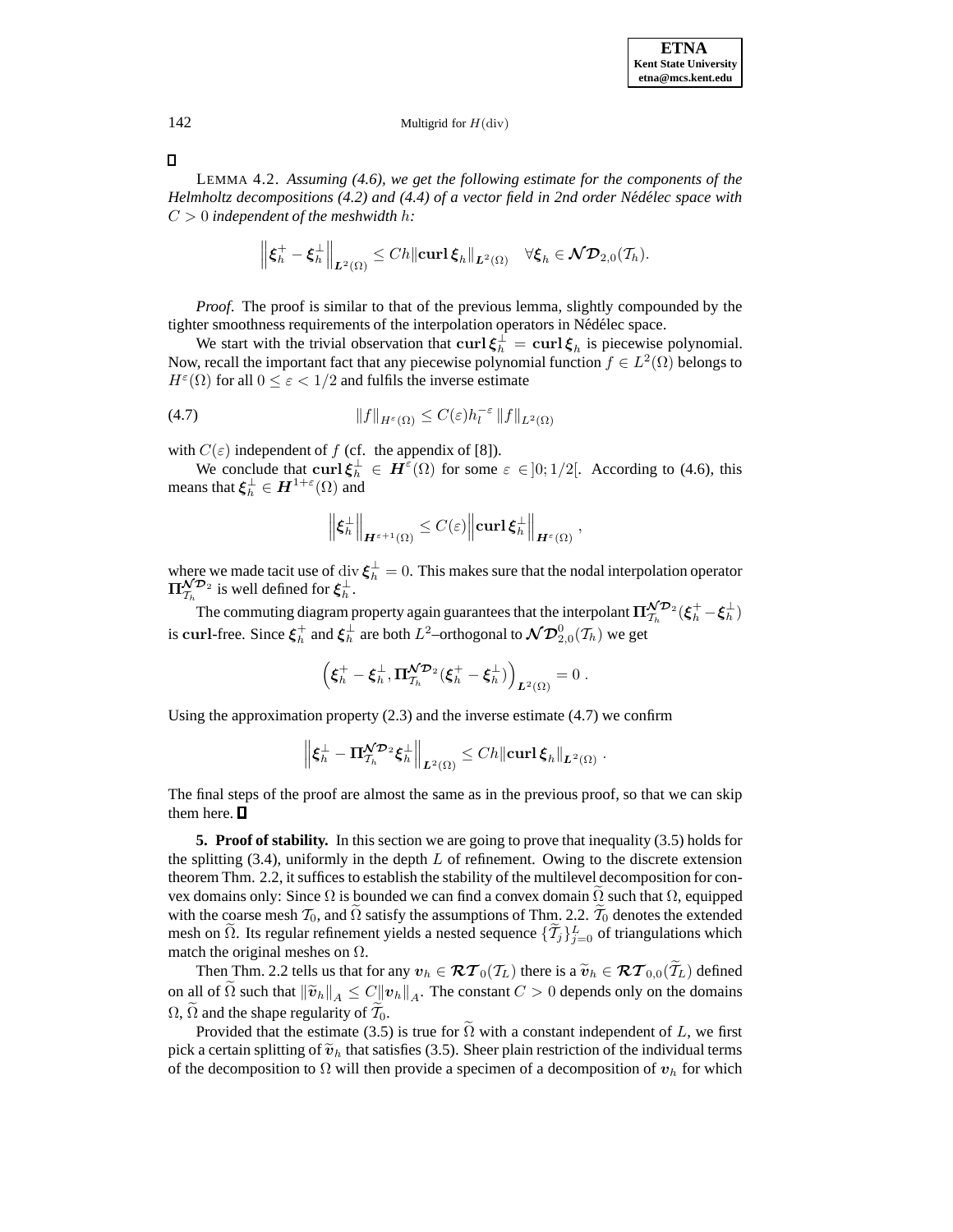**ETNA Kent State University etna@mcs.kent.edu**

R. Hiptmair 143

(3.5) is fulfilled in  $\mathcal{RT}_0(\mathcal{T}_L)$ . The constant  $C_{stab}$  remains the same. Thus the problem can be reduced to the case of a convex domain  $\Omega$ .

What accounts for the particular appeal of a convex domain is the availability of powerful regularity results: Firstly, for  $f \in L^2(\Omega)$  with curl  $f = 0$  in weak sense we have

(5.1) 
$$
\begin{array}{rcl}\n-\text{grad div } j + j & = & f \quad \text{in } \Omega \\
\text{curl } j & = & 0 \quad \text{in } \Omega \\
\langle j, n \rangle & = & 0 \quad \text{on } \partial \Omega\n\end{array}\n\right\} \Rightarrow\n\left\{\n\begin{array}{rcl}\nj \in H^1(\Omega) \land \text{div } j \in H^1(\Omega) \\
\|j\|_{H^1(\Omega)} \le C \|f\|_{L^2(\Omega)} \\
\|\text{div } j\|_{H^1(\Omega)} \le C \|f\|_{L^2(\Omega)}\n\end{array}.
$$

Secondly, we have for  $f \in L^2(\Omega)$  and div  $f = 0$  weakly

(5.2) 
$$
\begin{array}{rcl}\n\text{curl curl }\eta & = & f & \text{in } \Omega \\
\text{div }\eta & = & 0 & \text{in } \Omega \\
\eta \times n & = & 0 & \text{on } \partial\Omega\n\end{array}\n\right\} \Rightarrow \left\{\n\begin{array}{rcl}\n\eta \in H^1(\Omega) \land \text{curl }\eta \in H^1(\Omega) \\
\|\eta\|_{H^1(\Omega)} \leq C \|f\|_{L^2(\Omega)} \\
\text{curl }\eta\|_{H^1(\Omega)} \leq C \|f\|_{L^2(\Omega)}\n\end{array}.
$$

In addition, we point out that the regularity assumptions (4.5) and (4.6) can be verified for a convex domains as well [2, 35]. This is due to their close relationship with the regularity of Dirichlet and Neumann problems for the Laplacian [2].

To begin with, we pick an arbitrary  $j_L \in \mathcal{RT}_{0,0}(\mathcal{T}_L)$ . Our aim is to find a concrete decomposition according to (3.4) that complies with (3.5) and permits us to fix a  $C_{\text{stab}}$  for all L. The construction is pursued in the spirit of the work of Arnold, Falk and Winther [3] and involves an  $a(\cdot, \cdot)$ -orthogonal splitting followed by a levelwise discrete Helmholtz decomposition.

Writing  $P_l : H_0(\text{div}; \Omega) \mapsto \mathcal{RT}_{0,0}(\mathcal{T}_l), l = 0, \ldots, L$  for the  $a(\cdot, \cdot)$ -orthogonal projection onto the finite element spaces on different levels, and setting  $P_{-1} := 0$ , the first stage of the decomposition reads

(5.3) 
$$
\boldsymbol{j}_L = \sum_{l=0}^L (P_l - P_{l-1}) \boldsymbol{j}_L =: \sum_{l=0}^L \boldsymbol{v}_l.
$$

The next stage involves discrete Helmholtz decompositions according to (4.1) on each level:

$$
v_l = v_l^0 + v_l^+ ,
$$

with div  $v_l^0 = 0$  and  $v_l^+ \in \mathcal{RT}^+_{0,0}(\mathcal{I}_l)$ . It is important to note that  $v_l^0$  and  $v_l^+$  are  $a(\cdot, \cdot)$ orthogonal too. Now, the crucial step consists of showing that the vector fields  $v_l^0$  and  $v_l^+$ can be chopped up into multiples of basis functions without a drastic increase in the overall energy. This is only possible for oscillatory functions. The following two lemmata, whose proof will be postponed a short while, validate this property for the components of the current decomposition.

LEMMA 5.1. *Using the notations from above we have*

$$
\|\bm{v}_l^+\|_{\bm{L}^2(\Omega)} \leq C h_l \| \bm{v}_l \|_A \ ,
$$

*with*  $C > 0$  *independent of*  $j<sub>L</sub>$  *and l*.

LEMMA 5.2. *There is a constant*  $C > 0$ , independent of  $\boldsymbol{j}_L$  and l, such that for  $\boldsymbol{v}_l^0$  we  $c$ *an always find an*  $\boldsymbol{\eta}_l \in \mathcal{ND}_{1,0}(\mathcal{T}_l)$  *with*  $\textbf{curl} \, \boldsymbol{\eta}_l = \boldsymbol{v}_l^0$  *and* 

$$
\|\eta_l\|_{L^2(\Omega)}\leq Ch_l\|\mathrm{curl}\,\eta_l\|_{L^2(\Omega)}\ .
$$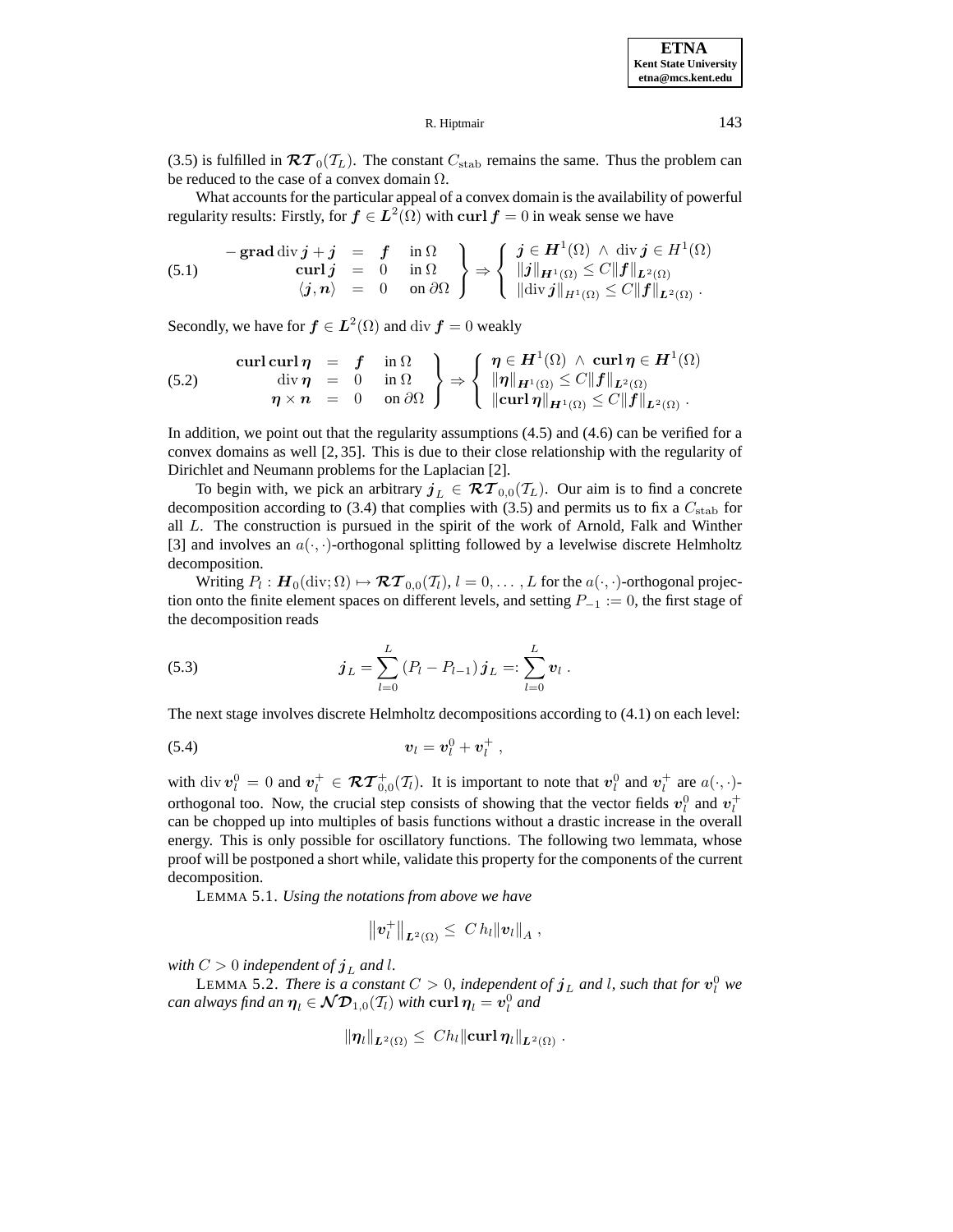# 144 Multigrid for  $H$ (div)

Based on these auxiliary estimates we are able to prove the main theorem

THEOREM 5.3. *If we represent both*  $\eta_l$  *from Lemma 5.2 and*  $v_l^+$  *as a sum of components belonging to the one-dimensional subspaces that the splitting (3.4) is based on, i.e.,*

$$
\begin{array}{rcl}\n\boldsymbol{\eta}_l & = & \sum_{\kappa} \boldsymbol{\eta}_{\kappa,l} \;, \quad \boldsymbol{\eta}_{\kappa,l} \in \text{Span}\left\{\boldsymbol{\psi}_{\kappa}\right\}, \ \kappa \in \Xi(\boldsymbol{\mathcal{ND}}_{1,0},\mathcal{T}_l) \\
\boldsymbol{v}_l^+ & = & \sum_{\kappa} \boldsymbol{v}_{\kappa,l} \;, \quad \boldsymbol{v}_{\kappa,l} \in \text{Span}\left\{\boldsymbol{j}_{\kappa}\right\}, \ \kappa \in \Xi(\boldsymbol{\mathcal{RT}}_{0,0},\mathcal{T}_l) \;, \n\end{array}
$$

*then we get, with*  $C > 0$  *independent of*  $j<sub>L</sub>$  *and*  $L$ *,* 

$$
\|\bm{v}_0\|_A^2 + \sum_{l=1}^L \sum_{\kappa} \|\bm{v}_{\kappa,l}\|_A^2 + \sum_{l=1}^L \sum_{\kappa} \left\| \mathbf{curl} \, \bm{\eta}_{\kappa,l} \right\|_A^2 \leq C \| \bm{j}_L \|_A^2.
$$

*Proof*. Employing the inverse estimates (3.3) we immediately get

$$
(5.5)
$$

$$
\|v_{\kappa,l}\|_{A}^{2} = \|v_{\kappa,l}\|_{L^{2}(\Omega)}^{2} + \|\text{div}\,v_{\kappa,l}\|_{L^{2}(\Omega)}^{2} \leq (1 + Ch_{l}^{-2})\|v_{\kappa,l}\|_{L^{2}(\Omega)}^{2}
$$
  

$$
\|\text{curl}\,\eta_{\kappa,l}\|_{A}^{2} = \|\text{curl}\,\eta_{\kappa,l}\|_{L^{2}(\Omega)}^{2} \leq Ch_{l}^{-2}\|\eta_{\kappa,l}\|_{L^{2}(\Omega)}^{2},
$$

with constants independent of the functions and the level l.

Thanks to the  $\overline{L^2}$ –stability of the nodal bases (cf. (2.1)), we can estimate

(5.6) 
$$
\sum_{\kappa} ||\mathbf{v}_{\kappa,l}||_{\mathbf{L}^2(\Omega)}^2 \leq C ||\mathbf{v}_l^+||_{\mathbf{L}^2(\Omega)}^2
$$

$$
\sum_{\kappa} ||\mathbf{\eta}_{\kappa,l}||_{\mathbf{L}^2(\Omega)}^2 \leq C ||\mathbf{\eta}_l||_{\mathbf{L}^2(\Omega)}^2.
$$

Combining (5.5) and (5.6) and exploiting the  $L^2$ -orthogonality of (5.4) and the  $a(\cdot, \cdot)$ orthogonality of (5.3) we can finish the proof:

$$
\|v_0\|_A^2 + \sum_{l=1}^L \sum_{\kappa} \|v_{\kappa,l}\|_A^2 + \sum_{l=1}^L \sum_{\kappa} \left\| \operatorname{curl} \eta_{\kappa,l} \right\|_A^2 \le
$$
  

$$
\leq \|v_0\|_A^2 + \sum_{l=1}^L \left\{ (1 + Ch_l^{-2}) \|v_l^+\|_{L^2(\Omega)}^2 + Ch_l^{-2} \|\eta_l\|_{L^2(\Omega)}^2 \right\} \le
$$
  

$$
\leq \|v_0\|_A^2 + C \sum_{l=1}^L \left\{ \|v_l^+\|_A^2 + \|v_l^0\|_A^2 \right\} \leq C \|j_L\|_A^2.
$$

The final step could be accomplished by virtue of Lemmata (5.1) and (5.2).  $\square$ 

The proofs of Lemmata 5.1 and 5.2 make heavy use of duality techniques. They adapt ideas that were first employed in multilevel theory for problems in  $H^1$  (see e.g. [41]).

*Proof*. (Of Lemma 5.1) Since duality techniques are mainly suited to nested sequences of spaces, we first focus on the continuous Helmholtz decomposition  $(4.3)$  of  $v_l$ . Then determine  $z \in \mathcal{N}(\text{div})^{\perp}$  as the unique solution of

$$
a(\boldsymbol{z},\boldsymbol{q}) = \left(\boldsymbol{v}_l^{\perp},\boldsymbol{q}\right)_{\boldsymbol{L}^2(\Omega)} \quad \forall \boldsymbol{q} \in \mathcal{N}(\text{div})^{\perp} \ .
$$

Now, we can conclude from regularity assumption (5.1) that

$$
\boldsymbol{z} \in \boldsymbol{H}^1(\Omega) \quad \text{and} \quad \|\boldsymbol{z}\|_{\boldsymbol{H}^1(\Omega)} \leq C \|\boldsymbol{v}_j^{\perp}\|_{\boldsymbol{L}^2(\Omega)} \quad \text{and} \quad \|\text{div}\,\boldsymbol{z}\|_{\boldsymbol{H}^1(\Omega)} \leq C \|\boldsymbol{v}_l^{\perp}\|_{\boldsymbol{L}^2(\Omega)}.
$$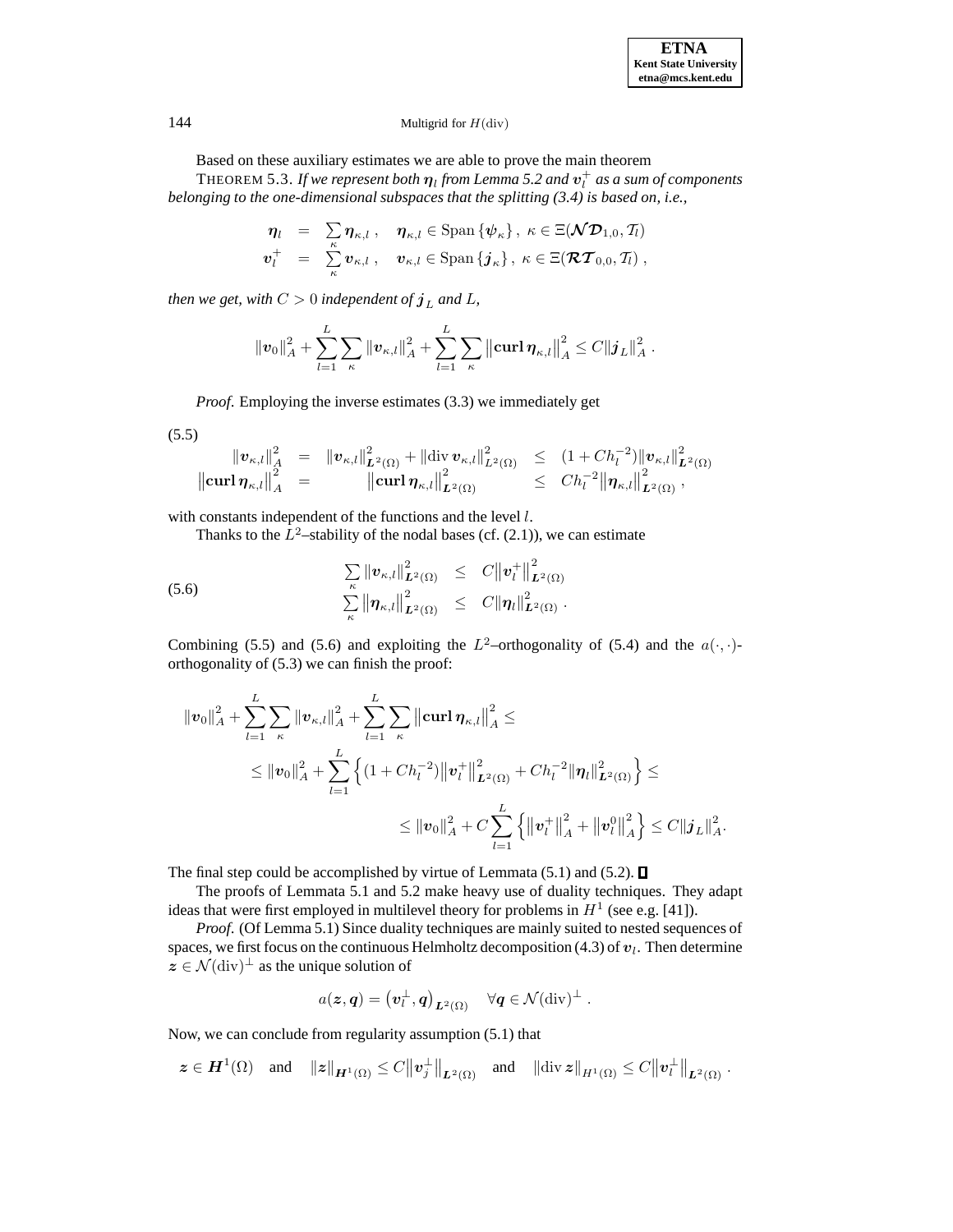**ETNA Kent State University etna@mcs.kent.edu**

### R. Hiptmair 145

Now, recall that *z* is a( $\cdot$ , ·)–orthogonal to any divergence free vectorfield. Because of div(*v*<sub>l</sub>−  $v_l^{\perp}$ ) = 0 this leads to

$$
a(\boldsymbol{z},\boldsymbol{v}_l^{\perp})=a(\boldsymbol{z},\boldsymbol{v}_l)=a(\boldsymbol{z}-\boldsymbol{q}_{l-1},\boldsymbol{v}_l)\quad\forall \boldsymbol{q}_{l-1}\in\boldsymbol{\mathcal{RT}}_{0,0}(\mathcal{T}_{l-1}),
$$

where we also made use of the  $a(\cdot, \cdot)$ –orthogonality of  $v_l$  and any finite element function on a coarser mesh which is implied by (5.3). Moreover, the smoothness of *z* permits us to apply the canonical projection operators onto the finite element spaces. So we arrive at

$$
\left\|\bm{v}_l^{\perp}\right\|_{\bm{L}^2(\Omega)} = a(\bm{z},\bm{v}_l^{\perp}) \leq \left\|\bm{v}_l\right\|_{A} \cdot \left\|\bm{z} - \bm{\Pi}_{\mathcal{T}_{l-1}}^{\bm{\mathcal{RT}}_0} \bm{z}\right\|_{A}.
$$

We employ the approximation estimates (2.3) and (2.5) to get

$$
\begin{array}{rcl}\n\left\|z-\Pi_{\mathcal{T}_{l-1}}^{\mathcal{RT}_0}z\right\|_{L^2(\Omega)} & \leq & Ch_{l-1}\left\|z\right\|_{H^1(\Omega)} & \leq & Ch_{l}\left\|v_l^{\perp}\right\|_{L^2(\Omega)}\\
\left\|\mathrm{div}(z-\Pi_{\mathcal{T}_{l-1}}^{\mathcal{RT}_0}z)\right\|_{L^2(\Omega)} & \leq & Ch_{l-1}\left\|\mathrm{div}\,z\right\|_{H^1(\Omega)} & \leq & Ch_{l}\left\|v_l^{\perp}\right\|_{L^2(\Omega)},\n\end{array}
$$

from which we infer

$$
\|\mathbf{v}_l^{\perp}\|_{\mathbf{L}^2(\Omega)} \leq Ch_l \|v_l\|_A.
$$

An application of Lemma 4.1 completes the proof. $\Box$ 

*Proof.* (Of Lemma 5.2) The idea much resembles that of the previous proof. Yet in order to use Lemma 4.2 we have to switch to higher order finite element spaces intermittently. In the beginning we exploit the  $a(\cdot, \cdot)$ –orthogonality of (5.3):

(5.7) 
$$
a(\mathbf{v}_l^0, \mathbf{q}_{l-1}^0) = a(\mathbf{v}_l, \mathbf{q}_{l-1}^0) = 0 \quad \forall \mathbf{q}_{l-1}^0 \in \mathcal{RT}_{0,0}^0(\mathcal{T}_{l-1})
$$

Then we pick the unique  $\zeta_l^{\perp} \in \mathcal{ND}_{2,0}^{\perp}(\mathcal{T}_l)$  with  $\operatorname{curl} \zeta_l^{\perp} = v_l^0$  and get  $\omega \in \mathcal{N}(\operatorname{curl})^{\perp}$  from the variational equation

$$
(\operatorname{{\bf curl}} \omega, \operatorname{{\bf curl}} \xi)_{L^2(\Omega)} = \left(\zeta_l^{\perp}, \xi\right)_{L^2(\Omega)} \quad \forall \xi \in \mathcal{N}(\operatorname{{\bf curl}})^{\perp}.
$$

Under the regularity assumption (5.2) we have

$$
\boldsymbol{\omega} \in \boldsymbol{H}^1(\Omega) \quad \text{and} \quad {\bf curl\,} \boldsymbol{\omega} \in \boldsymbol{H}^1(\Omega) \quad \text{and} \quad \|\boldsymbol{\operatorname{curl\,} \omega}\|_{\boldsymbol{H}^1(\Omega)} \leq C \Big\| \zeta_l^\perp \Big\|_{\boldsymbol{L}^2(\Omega)}.
$$

Next, we conclude from the commuting diagram property that  $\text{curl} \prod_{i=1}^{N} \mathcal{D}_i \omega \in$  $\mathcal{RT}^0_{0,0}(\mathcal{I}_{l-1})$ . Then, using the approximation estimate (2.5) and taking into account (5.7) we get

$$
\begin{array}{rcl} \left\|\zeta^{\perp}_{l}\right\|_{L^{2}(\Omega)} & = & \displaystyle \left(\operatorname{curl} \omega, \operatorname{curl} \zeta^{\perp}_{l}\right)_{L^{2}(\Omega)} \\ & \leq & \displaystyle \left\|\operatorname{curl} \zeta^{\perp}_{l}\right\|_{L^{2}(\Omega)} \cdot \left\|\operatorname{curl} (\omega-\Pi_{T_{l-1}}^{\mathcal{ND}_{1}} \omega)\right\|_{L^{2}(\Omega)} \\ & \leq & \displaystyle Ch_{l-1}\left\|\operatorname{curl} \zeta^{\perp}_{l}\right\|_{L^{2}(\Omega)}\left\|\operatorname{curl} \omega\right\|_{H^{1}(\Omega)} \\ & \leq & \displaystyle Ch_{l}\left\|\zeta^{\perp}_{l}\right\|_{L^{2}(\Omega)}\left\|\operatorname{curl} \zeta^{\perp}_{l}\right\|_{L^{2}(\Omega)} \end{array}
$$

If  $\zeta_l^+ \in \mathcal{ND}_{2,0}^+(\mathcal{I}_l)$  is characterised by  $\operatorname{curl} \zeta_l^+ = v_l^0$ , then Lemma 4.2 provides us with the estimate

$$
\left\|\boldsymbol{\zeta}_l^+\right\|_{L^2(\Omega)} \leq Ch_l \left\|\operatorname{curl} \boldsymbol{\zeta}_l^+\right\|_{L^2(\Omega)}.
$$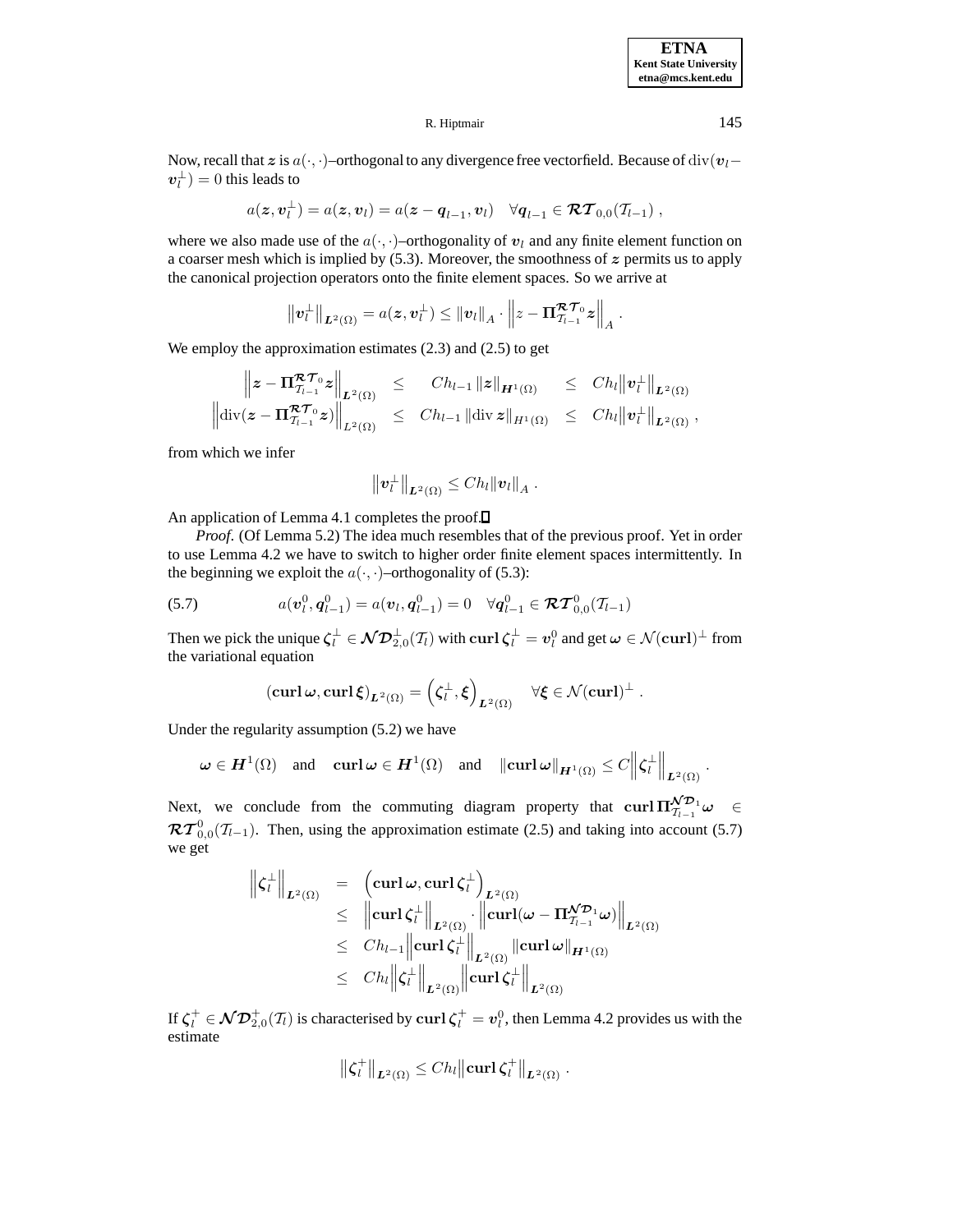Still, we have to return to the lowest order spaces. To this end we carry out a p–hierarchical splitting of *ζ*<sup>+</sup> l

$$
\boldsymbol{\zeta}_l^+ = \boldsymbol{\eta}_l + \boldsymbol{\widehat{\zeta}}_l \ ,
$$

where  $\eta_l \in \mathcal{ND}_{1,0}(\mathcal{T}_l)$  and  $\hat{\zeta}_l$  stands for the p–hierarchical surplus in  $\mathcal{ND}_{2,0}(\mathcal{T}_l)$ . As **curl**  $\zeta_i^+$  belongs to the lowest order Raviart–Thomas space and the p–hierarchical splitting constitutes a direct sum, we learn from (2.2) that **curl**  $\hat{\zeta}_l = 0$ . Additionally, the  $L^2$ -stability  $(2.1)$  of the nodal bases of Nédélec spaces ensures

$$
\|\pmb{\eta}_l\|_{L^2(\Omega)} \leq C \|\pmb{\zeta}_l^+\|_{L^2(\Omega)}.
$$

In sum,  $\eta_l$  is the function in lowest order potential space with the desired properties.

**6. Quasi-orthogonality.** To establish the strengthened Cauchy–Schwarz inequality (3.6) we resort to tricks that have been conceived e.g. in [6, 38, 39] for the standard  $H<sup>1</sup>$ conforming case. For applications of these techniques in the 2D case, which is hardly different from 3D, we refer to [4, 24].

To begin with, we put the basis functions of the finite element spaces into a small number of classes, such that the supports of two basis functions in the same class do not overlap.  $\mathcal{RT}_0$ –degrees of freedom are attached to faces, whereas  $\mathcal{ND}_1$ –degrees of freedom are associated with edges (c.f. [29]). Hence, we may as well start with partitioning the faces/edges of the meshes  $T_l$  into disjoint sets  $F^i_{[l]}$  and  $E^i_{[l]}$ . A finite number  $N_F$  and  $N_E$ , respectively, of sets will do on any level of refinement due to the uniform shape regularity of the meshes. We introduce the notations  $\mathcal{D}_l^i$ ,  $i = 1, \ldots, N_F$  and  $\mathcal{U}_l^i$ ,  $i = 1, \ldots, N_E$ , for the subspaces of  $\mathcal{RT}_0(\mathcal{T}_l)$  and  $\mathcal{ND}_1(\mathcal{T}_l)$ , respectively, spanned by the basis functions in class number i. Note that the basis functions in one class are mutually orthogonal. This is the reason why we might well replace the one-dimensional subspaces in (3.4) by the  $\mathcal{D}_l^i$  and  $\mathcal{U}_l^i$  without the slightest impact on  $C_{\text{stab}}$  and  $C_{\text{orth}}$ .

We separately deal with solenoidal and non-solenoidal vector fields in the finer mesh. The first results concerns a local estimate in the divergence free case:

LEMMA 6.1. *Pick an arbitrary triangle*  $\tilde{T} \in \mathcal{T}_m$  *(m \iii {0},..., L - 1}) and a*  $L \geq k$ *m.* For any  $\xi_k^i \in \mathcal{U}_k^i$ ,  $(1 \leq i \leq N_{\text{F}})$  and  $z_m \in \mathcal{RT}_0(\mathcal{T}_m)$  there holds

$$
a_{|\tilde{T}}(\operatorname{curl} \boldsymbol{\xi}_k^i, \boldsymbol{z}_m) \leq C \, \sqrt{\frac{h_k}{h_m}} \, \left\| \operatorname{curl} \boldsymbol{\xi}_k^i \right\|_{\boldsymbol{L}^2(\tilde{T})} \|\boldsymbol{z}_m\|_{\boldsymbol{L}^2(\tilde{T})}.
$$

*Proof*. Consider the basis representation

$$
\pmb{\xi}^i_k \ = \sum_e \kappa_e(\pmb{\xi}^i_k) \pmb{\psi}_e \ ,
$$

where the sum covers all edges in  $E^i_{[l]}$  that lie in the closure of  $\tilde{T}$ . The the degrees of freedom and nodal basis functions are tagged with the associated edge. The classical idea from [6] is to isolate an internal part of  $\xi_k^i$  and a boundary part:

$$
(6.1) \quad \xi_k^i = \sum_{e \subset \partial T, e \in \mathsf{E}_{[i]}^i} \kappa_e(\xi_k^i) \psi_e + \sum_{e \subset T, e \in \mathsf{E}_{[i]}^i} \kappa_e(\xi_k^i) \psi_e =: \xi_{k, bd}^i + \xi_{k, int}^i.
$$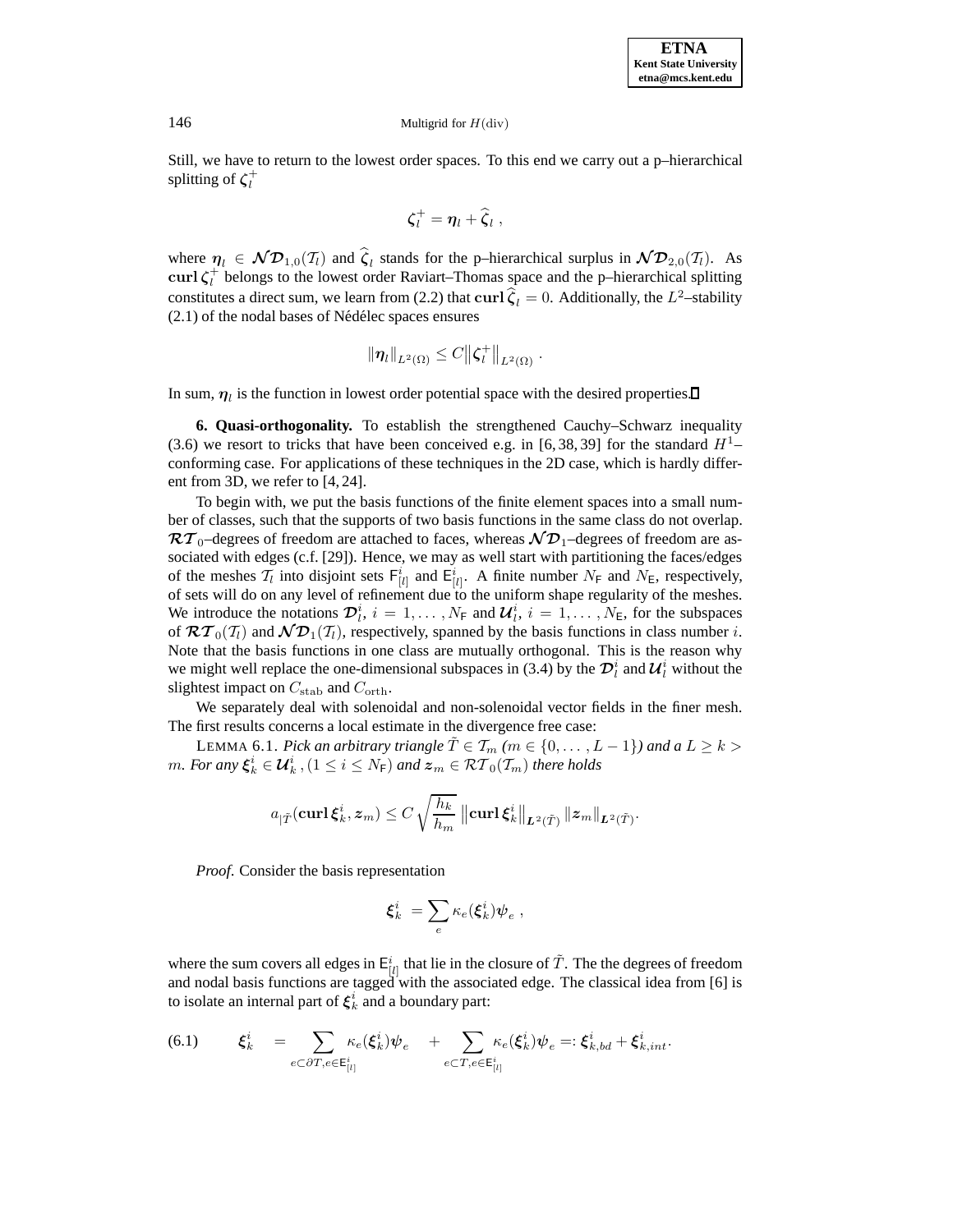

This approach is motivated by an interesting feature of the  $\mathcal{RT}_0$  flux ansatz: We have  $\text{curl}(a + \beta x) = 0$ . This permits us to drop the internal part of  $\xi_k^i$ , because of

(6.2) 
$$
\int_{\tilde{T}} \left\langle \mathbf{curl} \xi_{k,int}^{i}, z_m \right\rangle d\mathbf{x} = \underbrace{\int_{\tilde{T}} \left\langle \xi_{k,int}^{i}, \mathbf{curl} z_m \right\rangle d\mathbf{x} - \int_{\partial \tilde{T}} \left\langle z^m, \xi_{k,int}^{i} \times \mathbf{n} \right\rangle d\mathbf{x}}_{=0, \text{ as curl } z_m = 0} = 0.
$$

How we benefit from this is illustrated by

$$
\int\limits_{\tilde T} \left\langle \boldsymbol{\mathrm{curl}} \, \boldsymbol{\xi}^i_k, \boldsymbol{z}_m \right\rangle d\boldsymbol{x} = \int\limits_{\tilde T} \left\langle \boldsymbol{\mathrm{curl}} \, \boldsymbol{\xi}^i_{k, bd}, \boldsymbol{z}_m \right\rangle d\boldsymbol{x} = \int\limits_{\Gamma} \left\langle \boldsymbol{\mathrm{curl}} \, \boldsymbol{\xi}^i_{k, bd}, \boldsymbol{z}_m \right\rangle d\boldsymbol{x},
$$

where

$$
\Gamma:=\bigcup\{\operatorname{supp}{\boldsymbol\psi}_e;e\subset\partial T\}
$$

is a sort of narrow fringe along the boundary of  $\tilde{T}$ . In summary, integration can be confined to a small part of  $\tilde{T}$ . As a preliminary result we have by the Cauchy–Schwarz inequality

$$
(6.3) \qquad \int\limits_{\tilde T} \left\langle {\bf curl\,}\boldsymbol{\xi}_{i,bd}^k, \boldsymbol{z}^m\right\rangle d\boldsymbol{x}\leq \left\|{\bf curl\,}\boldsymbol{\xi}_{i,bd}^k\right\|_{\boldsymbol{L}^2(\Gamma)} \left\|\boldsymbol{z}^m\right\|_{L^2(\Gamma)}.
$$

The first factor can be easily bounded, thanks to the orthogonality of  $\text{curl } \xi_{k,int}^i$  and **curl**  $\xi_{k,bd}^{i}$  (Remember that the supports of these functions are disjoint by construction):

$$
\left\|\operatorname{curl} \pmb{\xi}_{k,bd}^i\right\|_{\boldsymbol{L}^2(\Gamma)}\leq \left\|\operatorname{curl} \pmb{\xi}_k^i\right\|_{\boldsymbol{L}^2(\tilde{T})}.
$$

A bound for the second factor in (6.3) is determined making use of the fact that the area of  $\Gamma$  is only a fraction of  $|\dot{T}|$ , if k and m differ widely. More precisely, we have the bound

$$
|\Gamma| \leq 2 \cdot \frac{h_k}{h_m} |\tilde{T}| \; .
$$

 $z_m$  is linear over  $\widetilde{T}$  in each component. Tedious but elementary computations (cf. [24]) then show

$$
||z_m||_{L^2(\Gamma)} \leq C \sqrt{\frac{h_k}{h_m}} ||z_m||_{L^2(\widetilde{T})}.
$$

Plugging this into (6.3) completes the proof.  $\square$ 

Next we establish a local precursor of the strengthened Cauchy–Schwarz inequality for components with nonzero divergence:

LEMMA 6.2. Let  $\tilde{T}$  *be an arbitrary element of*  $\mathcal{T}_m$  *(m*  $\in$  {0, ...,  $L - 1$ }*) and*  $L \geq k$  > *m. Then we have for any*  $z_m \in \mathcal{RT}_0(\mathcal{T}_m)$  and  $q_k \in \mathcal{D}_k^i$ ,  $i = 1, \ldots, N_{\mathcal{RT}}$  *that* 

$$
a_{|\tilde{T}}(\boldsymbol{q}_k,\boldsymbol{z}_m) \leq C \left\{ h_k ||\text{div}\,\boldsymbol{q}_k||_{L^2(\tilde{T})} ||\boldsymbol{z}_m||_{L^2(\tilde{T})} + \sqrt{\frac{h_k}{h_m}} ||\text{div}\,\boldsymbol{q}_k||_{L^2(\tilde{T})} ||\text{div}\,\boldsymbol{z}_m||_{L^2(\tilde{T})} \right\}
$$

*with both constants independent of*  $z_m$ ,  $q_k$ , *i*, and *k*.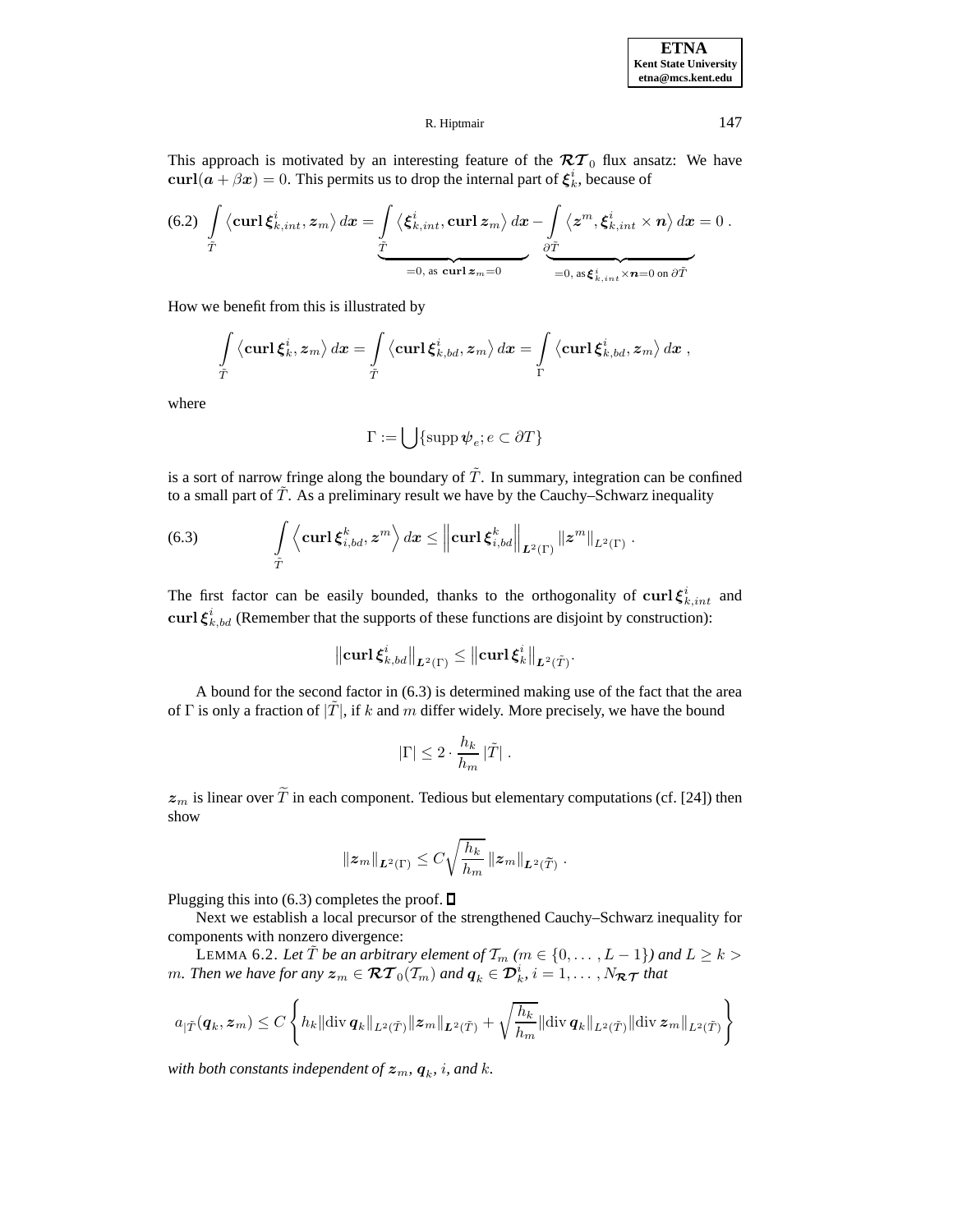*Proof.* The first part of the proof is rather similar to the proof of the previous lemma. Again we can dismiss an interior part of  $q_k$  and restrict integration to a tiny zone along  $\partial T$ . The outcome accounts for the second term in the estimate. We will skip the details.

To take care of the  $L^2$ –inner product we initially rely on the Cauchy–Schwarz inequality

$$
(6.4) \qquad \qquad (q_k,z_m)_{\scriptstyle{\boldsymbol{L}}^{\scriptstyle 2}(\tilde{T})}\leq \left\|q^k\right\|_{\scriptstyle{\boldsymbol{L}}^{\scriptstyle 2}(\tilde{T})}\cdot\left\|z^m\right\|_{\scriptstyle{\boldsymbol{L}}^{\scriptstyle 2}(\tilde{T})}.
$$

The mesh  $\mathcal{T}_k$ , restricted to  $\tilde{T}$ , forms a valid triangulation of  $\tilde{T}$ . It is evident that the same inequalities that apply to a single basis function also hold for  $q_k$ , as in particular in (3.3), which furnishes the estimate

(6.5) 
$$
\left\| \boldsymbol{q}^{k} \right\|_{\boldsymbol{L}^2(\tilde{T})} \leq C h_k \left\| \operatorname{div} \boldsymbol{q}^{k} \right\|_{\boldsymbol{L}^2(\tilde{T})}.
$$

Now, we obtain the assertion from merely joining the estimates (6.4) and (6.5).  $\Box$ 

We point out that the strengthened Cauchy–Schwarz inequality in the form  $(3.6)$  refers to the lumped subspaces  $\mathcal{D}_l^i$  and  $\mathcal{U}_l^i$  rather than the spans of individual basis functions. For both types of lumped subspaces on level l we introduce the token  $\mathcal{Y}_l^i$ :

THEOREM 6.3 (Strengthened Cauchy–Schwarz inequality). *For the decomposition (3.4) there holds a strengthened Cauchy–Schwarz inequality of the form*

$$
a(\boldsymbol{y}_{k}^{i},\boldsymbol{y}_{m}^{j})\leq C\min\left\{\sqrt{\frac{h_{m}}{h_{k}}},\sqrt{\frac{h_{k}}{h_{m}}}\right\},\left\|\boldsymbol{y}_{k}^{i}\right\|_{A}\left\|\boldsymbol{y}_{m}^{j}\right\|_{A},
$$

*for all*  $y_k^i \in Y_k^i, y_m^j \in Y_m^j$ , *j, i suitable indices. The positive constant* C *does neither* depend on  $\boldsymbol{y}_k^i, \boldsymbol{y}_m^j$  nor on the number  $L$  of refinement levels.

*Proof*. The proof boils down to applying the Lemmata 6.1 and 6.2 on elements of the coarser mesh and then getting to a global result by means of an ordinary Cauchy–Schwarz inequality. For details the reader is referred to [24].  $\Box$ 

**7. Algorithm.** Let us take a closer look at the actual implementation of the scheme to convince ourselves that one cycle of the iteration really comes as cheaply as contended earlier. It is by now obvious that the multiplicative Schwarz method, based upon (3.4) and used as linear iteration, can be cast in the form of a multigrid V–cycle. This has been a revolutionary insight and a thorough discussion can be found in [21, 34, 38]. The principal idea is to avoid visiting the finest grid after each correction in the direction of a coarse grid function. Instead the exchange of information between different levels of refinement is effected by evaluating transfer operators (restriction, prolongation) only once for each level. In Fig. 7.1 the general recursive structure of the algorithm is depicted, to convey that it can be implemented in a perfect multigrid fashion. Symbols with small arrows on top designate coefficient vectors with respect to the canonical bases of the finite element spaces.

The operators  $P_{l-1}^l : \mathcal{RT}_0(\mathcal{T}_{l-1}) \mapsto \mathcal{RT}_0(\mathcal{T}_l)$  and  $R_l^{l-1} : \mathcal{RT}_0(\mathcal{T}_l) \mapsto \mathcal{RT}_0(\mathcal{T}_{l-1})$ designate the canonical intergrid transfers, prolongation and restriction, in the Raviart– Thomas spaces, induced by the natural embedding of these spaces (see [22]). They are transposes of each other and lend themselves to a purely local evaluation.

The only special thing about the method is the design of the smoother  $S_l(\cdot, \cdot)$ , whose steps are described in Fig. 7.2. It might be dubbed a "hybrid" Gauß–Seidel smoother, since smoothing sweeps both in the Raviart–Thomas space and the Nédélec space of vector potentials are carried out. In Fig. 7.2,  $C_l$  stands for the linear operator (i.e., a matrix) related to the bilinear form  $(\xi_l, \eta_l) \mapsto (\text{curl } \xi_l, \text{curl } \eta_l)_{L^2(\Omega)}$  in  $\mathcal{ND}_1(\mathcal{T}_l)$ . The Gauß–Seidel relaxation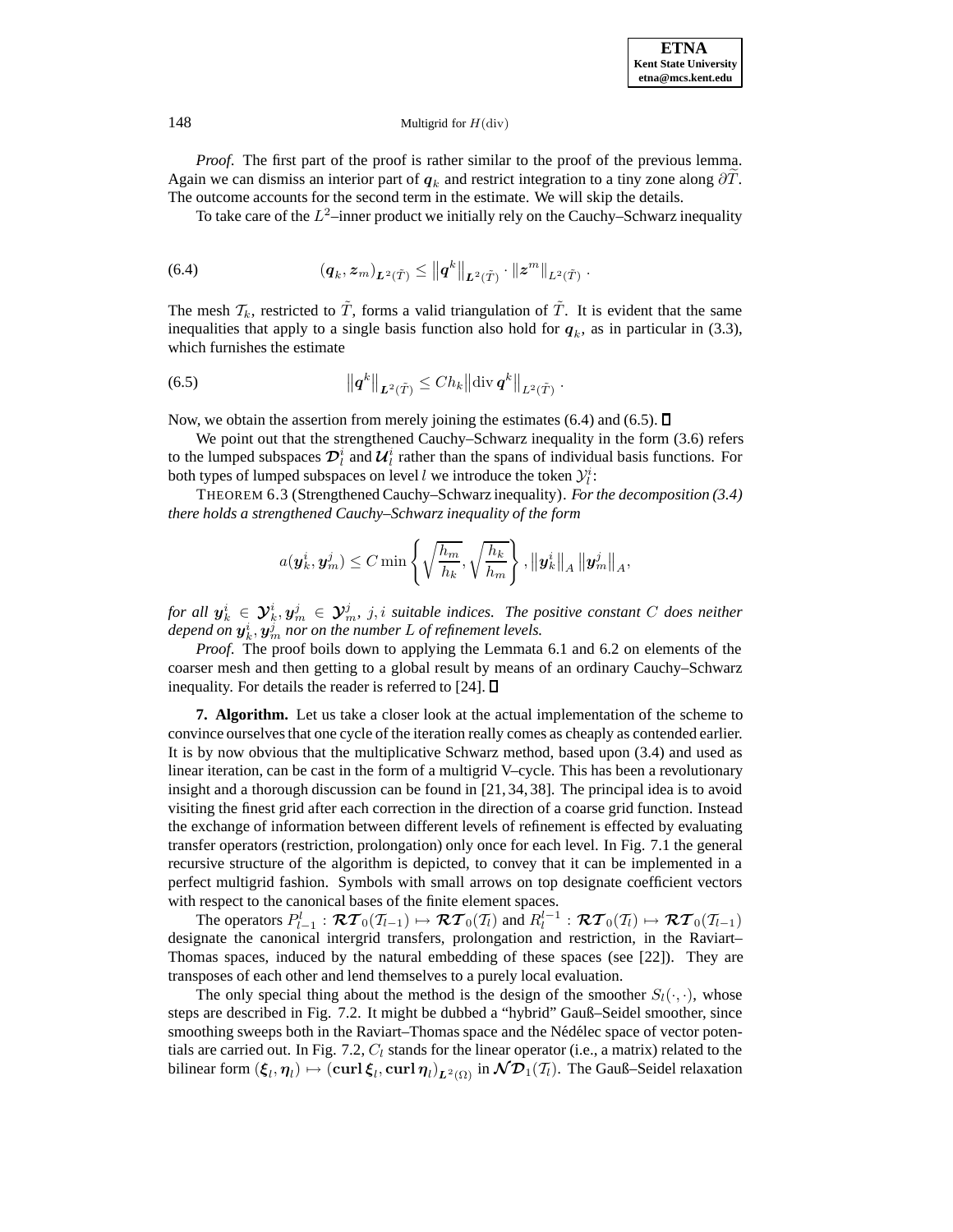```
R. Hiptmair 149
```

```
Initial guess: \vec{v}_L, right hand side \vec{s}_LMGVC(int k, \vec{v}_l \in \mathcal{RT}_0(\mathcal{T}_l), \vec{s}_l \in \mathcal{RT}_0(\mathcal{T}_l))
    {
         if (l==0) \vec{v}_0 ← A_0^{-1}\vec{s}_0else
            \{\vec{v}_l \leftarrow S_l(\vec{v}_l, \vec{s}_l) [Presmoothing]
                \vec{q}_{k-1} \leftarrow 0MGVC(l - 1,\vec{q}_{l-1}, R_l^{l-1} (\vec{s}_l - A_l \vec{v}_l))
                 \vec{v}_l \leftarrow \vec{v}_l + P_{l-1}^l \vec{q}_{l-1}\vec{v}_l \leftarrow S_l(\vec{v}_l, \vec{s}_l) [Postsmoothing]
            }
    }
```
FIG. 7.1. *Recursive implementation of multigrid V(1,1)–cycle for discrete problem (1.1).*

$$
S_l(\vec{v}_l \in \mathcal{RT}_0(T_l), \vec{s}_l \in \mathcal{RT}_0(T_l))
$$
\n{  
\n
$$
\begin{aligned}\n\text{Gauß-Seidel sweep on } A_l\vec{v}_l = \vec{s}_l \\
\vec{r}_l \leftarrow \vec{s}_l - A_l\vec{v}_l \\
\vec{\rho}_l \leftarrow T_l^* \vec{r}_l \\
\vec{\xi}_l \leftarrow 0 \\
\text{Gauß-Seidel sweep on } C_l\vec{\xi}_l = \vec{\rho}_l \\
\text{return } \vec{v}_l + T_l\vec{\xi}_l\n\end{aligned}
$$

FIG. 7.2. *Evaluation of the hybrid smoother*  $S_l(\boldsymbol{v}_l, \boldsymbol{s}_l)$ *.* 

of any linear system is invariably supposed to be based on the canonical bases of the finite element spaces.

The significance of the smoother warrants a discussion in greater detail: The evaluation of  $S_l(\vec{v}_l, \vec{s}_l)$  boils down to a multiplicative Schwarz method based on the decomposition

(7.1) 
$$
\mathcal{RT}_0(\mathcal{T}_l) = \sum_{\kappa' \in \Xi(\mathcal{RT}_0, \mathcal{T}_l)} \text{Span} \{j_{\kappa'}\} + \sum_{\kappa \in \Xi(\mathcal{NP}_1, \mathcal{T}_l)} \text{Span} \{\text{curl } \psi_{\kappa}\}.
$$

This is just the part of (3.4) associated with level l. The targeted matrix  $A<sub>l</sub>$  is the stiffness matrix belonging to the bilinear form  $a(\cdot, \cdot)$  and the nodal basis  $\{j_k\}, \kappa \in \Xi(\mathcal{RT}_0, \mathcal{T}_l)$ . Thus we end up with a straightforward Gauß–Seidel sweep as the part of the multiplicative Schwarz algorithm related to the first sum in (7.1).

As for the second part of (7.1), a local correction  $\gamma_l \in \text{Span}\{\psi_{\kappa}\}, \kappa \in \Xi(\mathcal{ND}_1, \mathcal{T}_l)$ , in potential space of the intermediate solution  $v_l$  is obtained from

$$
a(\operatorname{\mathbf{curl}}\boldsymbol{\gamma}_l,\operatorname{\mathbf{curl}}\boldsymbol{\psi}_{\kappa})=(\boldsymbol{s}-A_l\boldsymbol{v}_l,\operatorname{\mathbf{curl}}\boldsymbol{\psi}_{\kappa})_{\boldsymbol{L}^2(\Omega)}\ .
$$

Actually, this is a scalar equation, whose right hand side is calculated by evaluating the residual, which is a linear form on  $\mathcal{RT}_0(\mathcal{T}_l)$ , for the argument vector curl  $\psi_{\kappa}$ . If the residual corresponds to the coefficient vector  $\vec{r} := (r_{\kappa})$  with respect to the canonical dual basis of  $\mathcal{RT}_0(\mathcal{T}_l)'$ , then we get

(7.2) 
$$
\left(\mathbf{s} - A_l \mathbf{v}_l, \mathbf{curl} \, \boldsymbol{\psi}_{\kappa}\right)_{\mathbf{L}^2(\Omega)} = \sum_{\kappa' \in \Xi(\mathbf{R} \mathcal{T}_0, \mathcal{T}_l)} \omega_{\kappa'} \cdot \mathbf{r}_{\kappa'}.
$$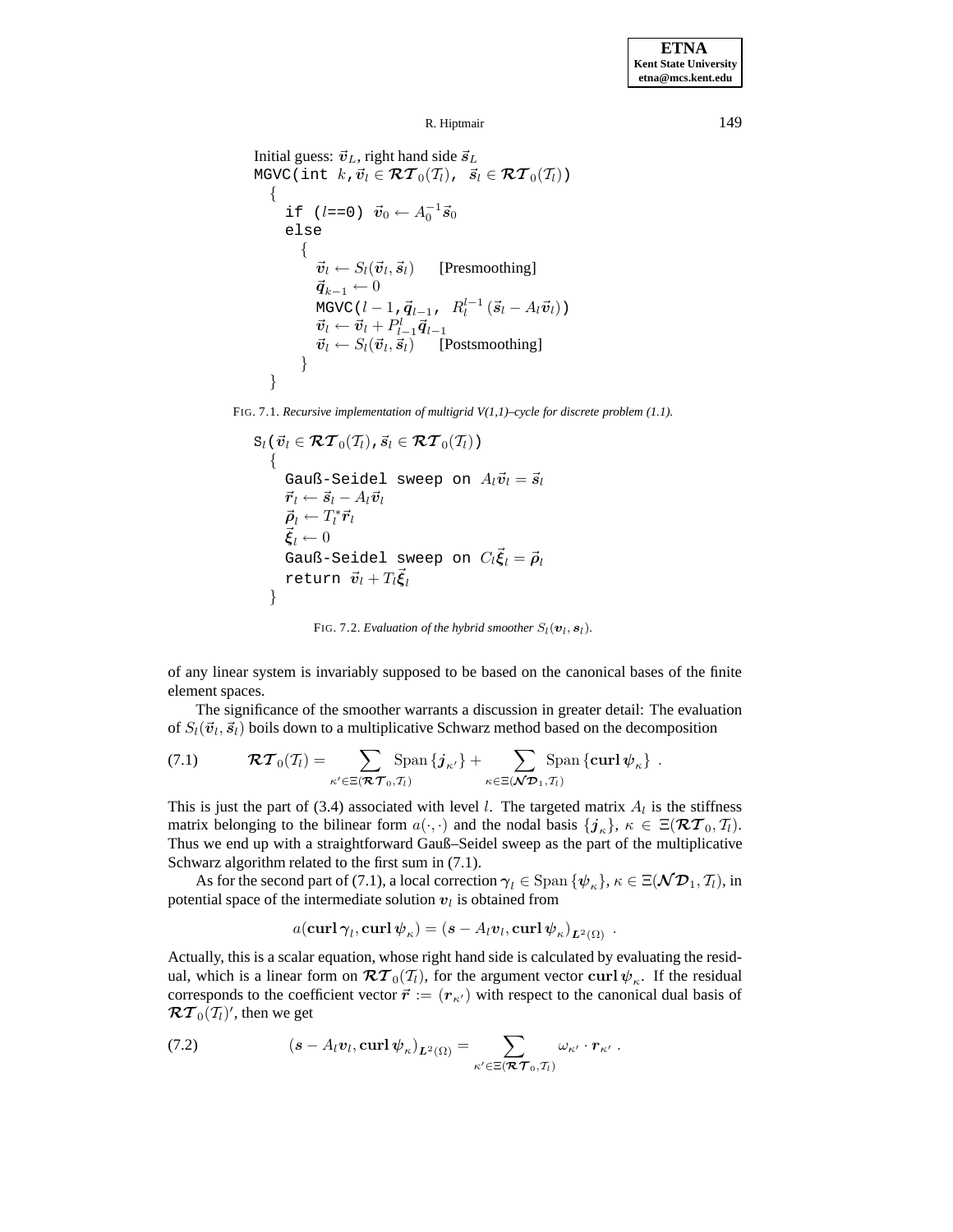The weights  $\omega_{\kappa'}$  agree with the coefficients of curl  $\psi_{\kappa}$  in the basis of  $\mathcal{RT}_0(\mathcal{T}_l)$ . Due to the local nature of the basis functions in Nédélec space, only a few  $\omega_{\kappa'}$  are different from zero, namely, those belonging to faces contained in the support of  $\psi_{\kappa}$ . Moreover, Stokes' theorem reveals that the non–vanishing weights are either  $+1$  or  $-1$ , depending on the orientation of the faces. Thus (7.2) can be implemented by summing up the weighted nodal values located at faces adjacent to the edge  $\kappa$  is associated with. This takes a fixed number of operations for each edge.

For the sake of efficiency it makes sense to rearrange the steps in which the computation of the correction in potential space is carried out; the residual can be formed first, then it should be transferred into the dual space of  $\mathcal{ND}_1(\mathcal{T}_l)$  all at once: this amounts to the collective execution of the summing–up operation outlined above and can be characterised as the transpose of the transfer operator  $T_l : \mathcal{ND}_1(T_l) \mapsto \mathcal{RT}_0(T_l)$  induced by the embedding  $\mathbf{curl}\,\mathcal{N}\mathcal{D}_1(\mathcal{T}_l)\subset \mathcal{RT}_0(\mathcal{T}_l).$ 

The bottom line is that everything about this algorithm is about as inexpensive as with any other smart multigrid method.

We wish to emphasise that the algorithm can be easily extended to an adaptive setting. In the sense of "local multigrid" (see [28]) only those degrees of freedom should be relaxed belonging to a basis function that does not occur on any coarser level. This rule applies to both parts of the hybrid smoother. Then optimal computational complexity can be maintained despite local refinement.

**8. Numerical experiments.** Now we have to address the second criterion for efficiency, the rate of convergence. We have provided a rigorous proof that it does not get infinitely poor on very fine meshes. Yet the estimates are riddled with ominous constants, whose actual size is not known, but which have a strong influence on the rate of convergence (c.f. Thm. 3.1). Only numerical experiments can provide some clues.

The *first experiment* was carried out on a cube  $\Omega :=]0;1[^3$  with assumed homogeneous Dirichlet boundary conditions imposed on all of  $\partial\Omega$ . The coarsest grid  $\mathcal{T}_0$  comprised eight equal cubes, which were successively regularly refined to create  $\mathcal{T}_1,\ldots,\mathcal{T}_L$ . Based on  $\mathcal{T}_0,\ldots,\mathcal{T}_L$ , a multigrid V(1,1)–cycle as outlined in the previous section was applied to the discretized problem (1.1) with  $f = 0$ . A random initial guess was provided and the rate of convergence has been determined from the reduction of the error in the final three of ten multigrid iteration sweeps.

In this first experiment we investigated the dependence of the convergence rate of the depth of refinement and the choice of the parameter  $r$  for the more general bilinear form (1.2). The results are recorded in Tab. 8.1. We observe the uniform boundedness of the convergence rates as predicted by the theory and, in addition, the robustness of the method with respect to the choice of the parameter  $r$ .

| L          | $\mathcal{D}$ |      |      |      |      |  |
|------------|---------------|------|------|------|------|--|
| $r = 0$    | 0.09          | 0.09 | 0.09 | 0.09 | 0.1  |  |
| $r = 0.01$ |               | 0.12 | 0.15 | 0.16 | 0.16 |  |
| $r = 0.05$ | 0.13          | 0.15 | 0.16 | 0.16 | 0.16 |  |
| $r = 0.25$ | 0.16          | 0.16 | 0.16 | 0.16 | 0.16 |  |
| $r = 1.25$ | 0.17          | 0.17 | 0.17 | 0.17 | 0.16 |  |
| $r = 6.25$ |               | 0.17 | 0.17 | 0.17 | 0.17 |  |
| TABLE 8.1  |               |      |      |      |      |  |

*Convergence rates for multigrid V(1,1)–cycle obtained in numerical experiment 1.*

The second experiment relied on almost the same setting as the first, except for the do-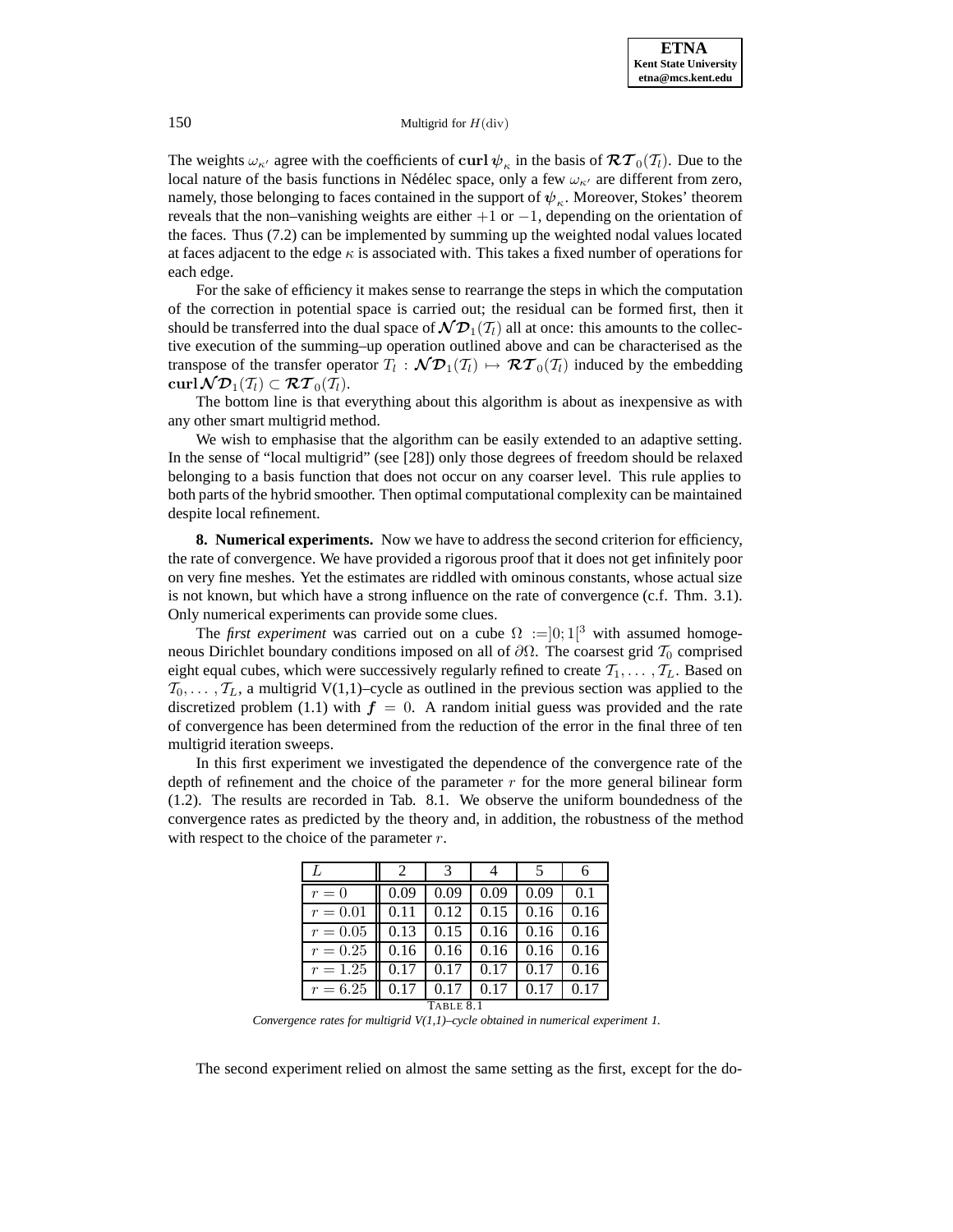| <b>ETNA</b>                  |
|------------------------------|
| <b>Kent State University</b> |
| etna@mcs.kent.edu            |

main, which was a three dimensional "L-shaped" domain in this case:  $\Omega :=] 0; 1[^3/[0; \frac{1}{2}]^3$ . This is a domain for which the regularity assumptions of Sect. 4 and 5 are definitely not fulfilled.

The outcome of the second experiment is documented in Tab. 8.2. Despite the lack of regularity the multigrid convergence is hardly affected. This suggests that regularity can be dispensed with, ultimately.

|           |  |  | $0.16$   $0.16$   $0.17$   $0.17$ |  | 0.18 |  |
|-----------|--|--|-----------------------------------|--|------|--|
| TABLE 8.2 |  |  |                                   |  |      |  |



The *third experiment* dealt with the setting mainly treated in this paper, namely the case of free boundary values. Again, we resort to  $\Omega := ]0;1[^3$ . All the other circumstances agree with those of experiment 1.

The results are given in Tab. 8.3. As expected, the convergence of the multigrid cycle hardly slows down as the mesh is more and more refined.

| $\sim$    |  |  | $0.17 \pm 0.18$ | 0.19 | 0.19 |
|-----------|--|--|-----------------|------|------|
| TABLE 8.3 |  |  |                 |      |      |

*Multigrid convergence rates for*  $\Omega := ]0;1[^3$ *, free boundary values.* 

**9. Conclusion.** We have presented a new multigrid method to tackle  $H(\text{div}; \Omega)$ –elliptic problems discretized by means of Raviart–Thomas elements. Under several restrictive assumptions, free boundary values on the entire boundary and uniform refinement. we proved the asymptotic optimality of the method. The restrictions are mainly to blame on technical obstacles encountered in the proof; the algorithm is well suited to cope with local refinement and Dirichlet boundary conditions imposed on parts of  $\partial\Omega$ . In our opinion it has a considerable potential that still awaits to be harnessed for the various applications addressed in the introduction.

#### **REFERENCES**

- [1] A. AGOUZAL AND J.-M. THOMAS, *An extension theorem for equilibrium finite element spaces*,Japan J. Indust. Appl. Math. , 13 (1996), pp. 257–266.
- [2] C. AMROUCHE, C. BERNARDI, M. DAUGE, AND V. GIRAULT, *Vector potential in three–dimensional nonsmooth domains*, Tech. Rep. 96–04, IRMAR, Rennes, France, 1996.
- [3] D. ARNOLD, R. FALK, AND R. WINTHER, *Preconditioning in* H(div) *and applications*, Math. Comp., 66 (1997). to appear.
- [4] , *Multigrid preconditioning in* H(div) *on non-convex polygons*, tech. rep., Penn State University, 1997, submitted to Computational and Applied Mathematics.
- [5] J. BEY, *Tetrahedral grid refinement*, Computing, 55 (1995), pp. 355–378.
- [6] F. BORNEMANN, *A sharpened condition number estimate for the BPX–precondtioner of elliptic finite element problems on highly nonuniform triangulations*, Tech. Rep. SC 91–9, ZIB–Berlin, 1991.
- [7] J. BRAMBLE, *Multigrid methods*, Pitman Research Notes in Mathematics Series, Longman, London, 1993.
- [8] J. BRAMBLE, J. PASCIAK, AND J. XU, *The analysis of multigrid algorithms with non–nested spaces or non–inherited quadratic forms*, Math. Comp., 56 (1991), pp. 1–34.
- [9] S. BRENNER, *An optimal order multigrid method for P1 nonconforming finite elements*, Math. Comp., 52 (1989), pp. 1–15.
- [10] F. BREZZI AND M. FORTIN, *Mixed and hybrid finite element methods*, Springer–Verlag, New York, 1991.